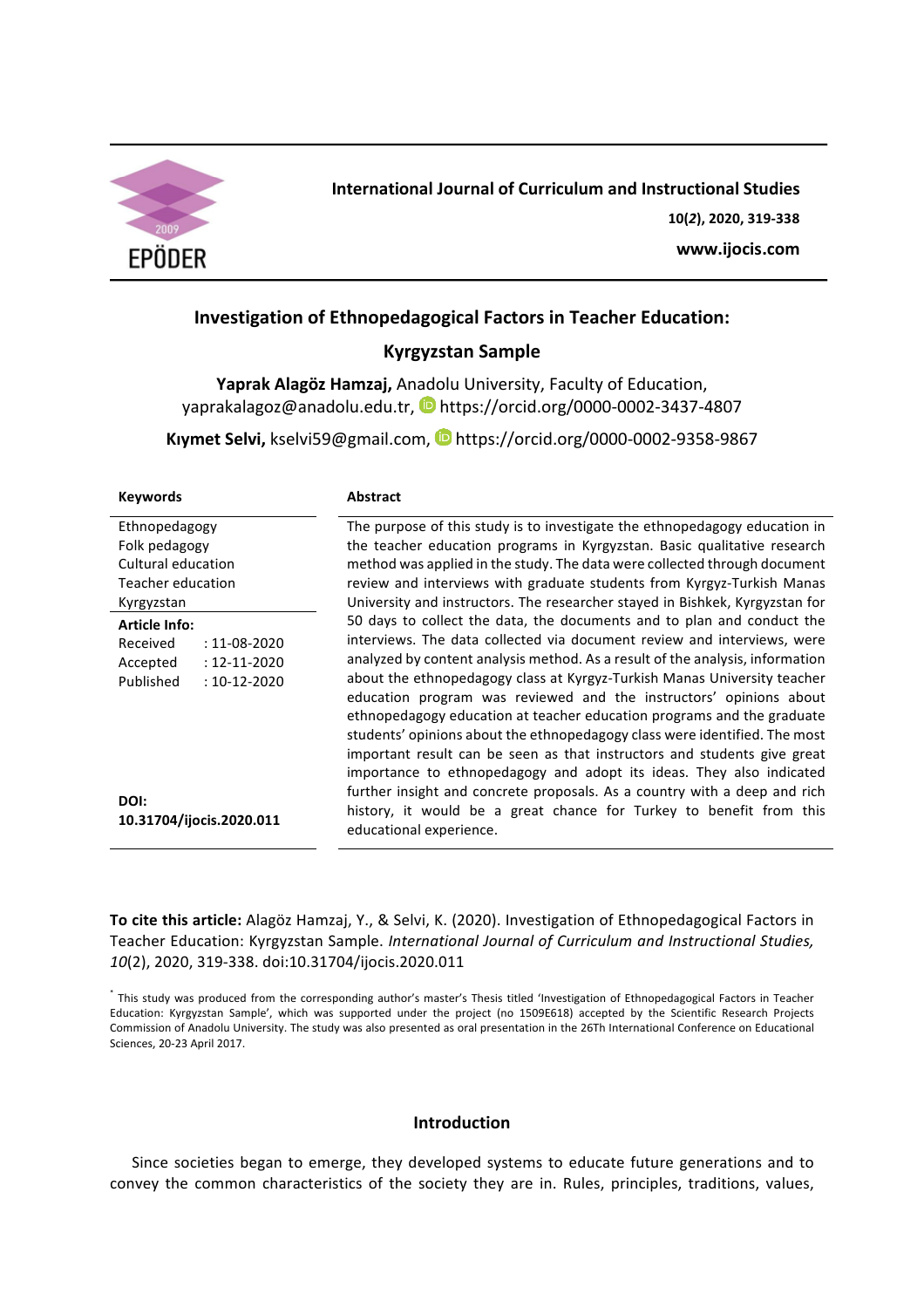historical and socially important events based on past and current generations' experiences are conveyed to new generations in order to maintain that community. This system, which is based on people's own experiences, is referred to as 'folk education' (Volkov, 1974). Folk education is defined in the literature as follows:

"Information, experience and methodology that covers educational ideas and experiences reflected in the resources such as oral and written works of the people, customs and traditions, clothing styles, eating habits, marriage, birth, death ceremonies, music and art studies, concise words, games, toys with their purposes, methods and materials and that relates to all people without any discrimination according to features such as gender and age" (Alimbekov, 2012).

Ethnopedagogy, on the other hand, appears as a branch of science that enables the research of folk education and its role in the development of contemporary education system. Folk education is considered as a system that of scientific examination described as ethnopedagogy as also named as "folk education system" in the literature.

The term ethnopedagogy was created by combining the words "ethnology and pedagogy". This concept entered the world of science by the works of Volkov carried out in the 1960s and 1970s. In 1974 Volkov described ethnopedagogy as a branch of science that explores the pedagogy of the family and nation in terms of experience, perspective and social balance in our lives in general (as cited in Alimbekov, 2007). Latyshina & Khayrullin (2014) defined ethnopedagogy briefly as a discipline that works the possible use of folk culture and pedagogy for educating the young generation. Zaydullina (2015) describes ethnopedagogy as an organic component of general pedagogy that aims to restore the knowledge, skills and personality traits that people value. From this point of view, it can be said that ethnopedagogy, as well as expressing the concept of folk education system, is a branch of science that explores, systematizes and extends folk education. Folk education expresses its own educational ideas, methods, experiences and practices which is formed by the people themselves, while ethnopedagogy refers to the discipline scientifically researching, systematizing and presenting these ideas, methods and experiences of the people. In other words, folk education is the basis and source of ethnopedagogy science. When characteristics of ethnopedagogy are considered, it can be said that the original knowledge of a society and the wisdom that the society has developed with this knowledge are based on very strong foundations and have a solid structure. Ethnopedagogy's handling of such a strong and solid knowledge as a resource is very important for today's education to be realized more effectively.

Ethnopedagogy develops as a discipline for two main purposes. The first one is to make systematic research of ideas and experiences about the folk education that people have acquired from the past to the present, developed gradually in their daily life and reflected in their oral and written works and traditions. The second one is to investigate the ways of using this rich structure of folk education effectively in today's education systems and programs and to offer suggestions about it (Alimbekov, 2007). Ethnopedagogy also examines national educational methods and traditions from a scientific point of view (Shavadi, 2015). Thus, ethnopedagogy is quite important in respect to being beneficial for the practice not only because it systemically explains the folk education that exist but also because it aims to contribute to today's education based on those explanations. Some problems and fields of study which ethnopedagogy focuses on are listed by Alimbekov (2012):

- To bring the child to society based on the basic pedagogical gains of the people,
- To examine the basic sources of peoples' pedagogical science and experiences,
- To investigate the content, achievements and characteristics of the traditional cultural education adopted by the public,
- $\bullet$  Examine the factors affecting teaching in folk education,
- To examine the methods of teaching in folk education,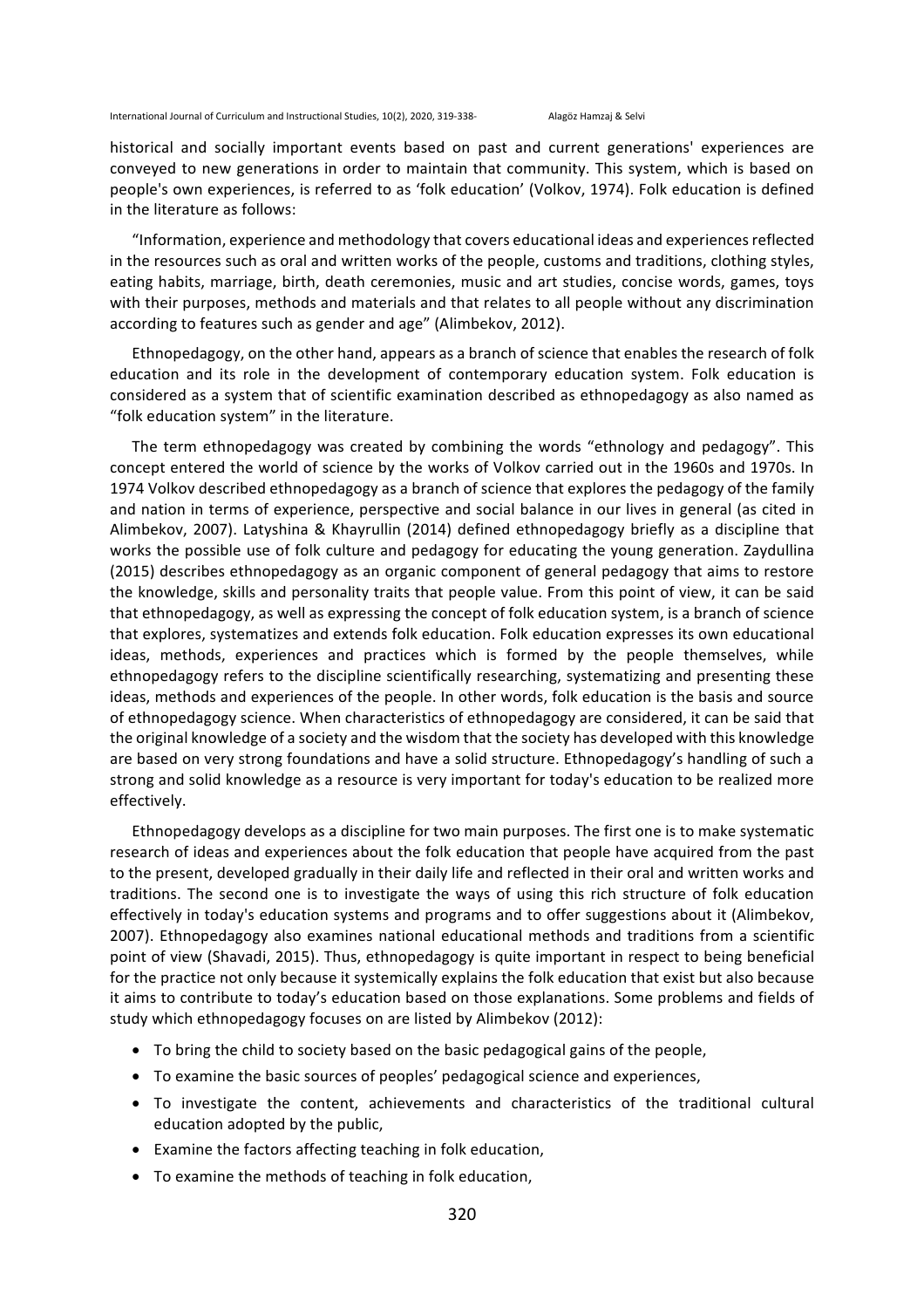- To investigate and examine the tools of teaching in folk education,
- To examine the structures and educational concepts of human being in social lifestyle,
- To compare the peoples of the world in terms of pedagogical features and to reveal similarities and differences,
- To study on folk educators,
- To study the ideal types of people who are pedagogically settled among the peoples and to work on the development of today's educational programs in ethnopedagogical aspects,
- To work on the development of ethnopedagogical competencies of teachers and parents.

Ethnopedagogy has a very important place in the development and existence of nations as a newly developing discipline basically for two interrelated reasons. Firstly, it focuses on the values and characteristics that have been created by the people themselves in a special way, and then it enables folk education to be visible and scientifically and systemically researched. Anwar-Hafid et al. (2015), who stated that ethnopedagogy sees local knowledge and wisdom as the source for the recovery and development of society, expresses the characteristics of the local knowledge and wisdom which they quoted from Alwasilah (2008):

- Obtained through experience,
- Tested for centuries,
- Adaptable to contemporary culture,
- Combined with daily practice and social life.
- Generally applied by an individual or community,
- Always live and variable,
- It is largely associated with the belief system.

Today, folk education and ethnopedagogy are trying to survive in the education system and their presence in the education system can be seen in Figure 1:



Figure 1. *Ethnopedagogy and folk education in the education system* 

As it is seen in Figure 1, ethnopedagogy encompasses all elements of folk education and can now be carried out through formal or informal education. The elements of folk education and ethnopedagogy such as national values, traditions, epics, proverbs, etc., are included in both formal and non-formal education and also can be transferred by parents, environment and society through informal ways.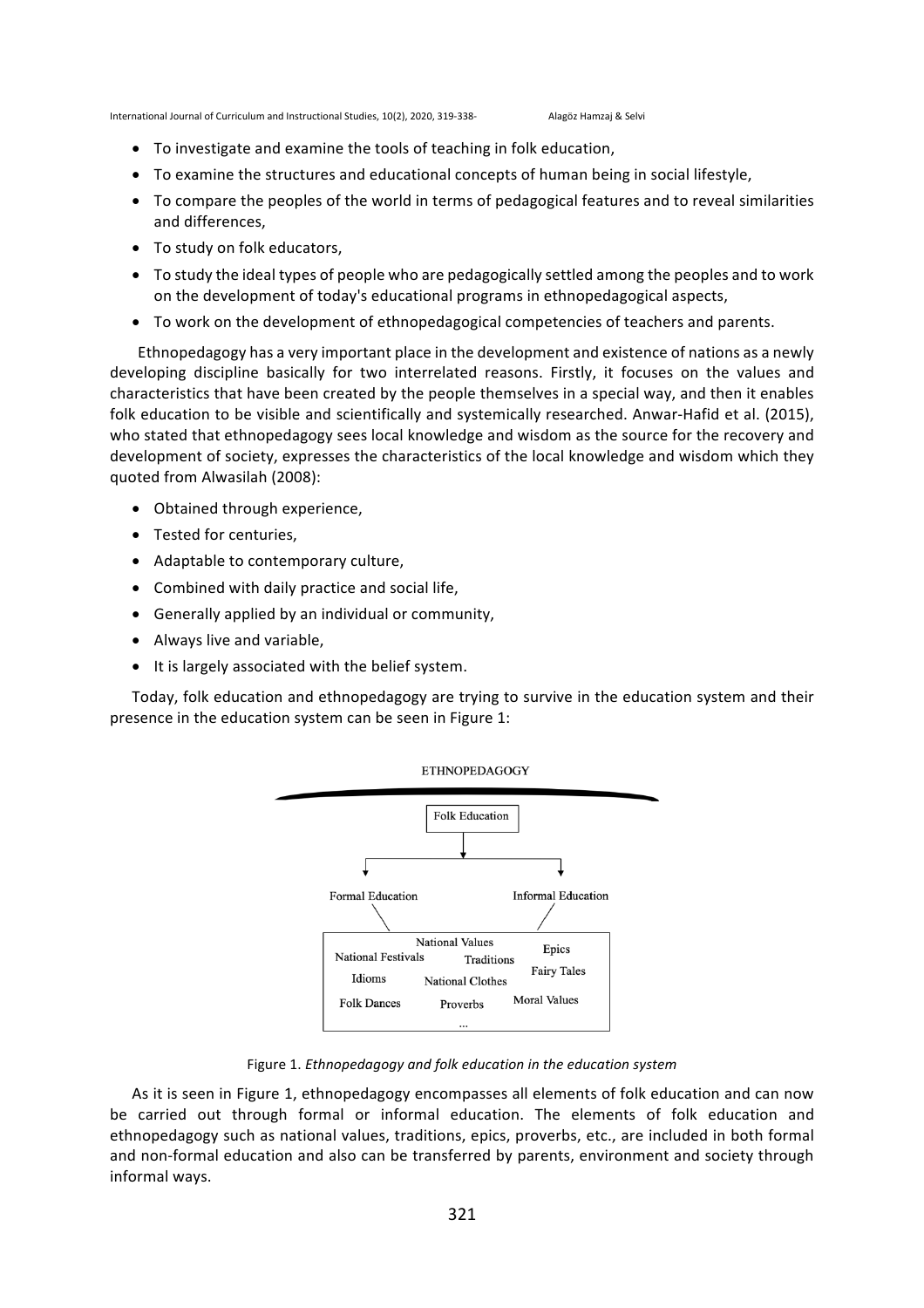From an ethnopedagogical point of view, the values of the peoples and their past experiences are sometimes conveyed by the family elders, sometimes minstrels, poets, writers or fairy tales as teachers. There are many educational elements that come from ancient times and are still used, such as proverbs, epics, educational tales and poems. Today, however, the educational role of ethnopedagogy which is the transfer of culture and values, is being largely done by teachers in the education system. This means teachers should be informed about this in order to effectively develop folk education roles within the ethnopedagogy. Therefore, ethnopedagogical training of teachers is one of the most important issues of ethnopedagogy. Professional preparation of the teachers for ensuring that the education of children is in accordance with the values of the nation has been at the center of the thought of all the scholars of all societies. Volkov, who established a relationship between the life stories of the great and classical educators and the educational views, have come to the conclusion that 'the folk educators have always been great, and the great educators have always been interested in folk' (Alimbekov, 2015). Today, what is expected from a modern teacher is not only to act as a source of information, but also to work in multicultural environments, to be aware of his / her own ethnic culture and to respect and be aware of other ethnic cultures (Kuzmin et al., 2014). In this respect, the importance of the teachers' knowledge about the values, culture, customs and traditions of the society they live in, and the importance of being able to transfer these to the students are increasing day by day. Teachers' ability to acquire these knowledge and competences depends on their ethnopedagogical training. Alimbekov (2015) draws attention to the fact that educating teachers in an ethnopedagogical aspect is an integral and inevitable part of the training of qualified educators, besides, ethnopedagogical competence of the teacher is a humanistic and integrative feature.

Although ethnopedagogy is a newly formed field, its ideas date back to long before. The great educators interested in folk and education and their ideas have formed the basis of the emergence of ethnopedagogy in teacher education. Comenius, Pestalozzi, Ushinsky and Russian writer and educator Leo Tolstoy can be named as some of these outstanding great educators.

As explained above, ethnopedagogy is of great importance in terms of effective educational experiences and values brought from the past to contribute to today's education. In order to achieve this aim, first of all, the curricula should be developed in terms of ethnopedagogy, and the ethnopedagogical competence of the teachers should be ensured in order to apply these curricula in a qualified manner.

With the increasing importance given to ethnopedagogy in teacher training, studies in which teacher education programs are examined from an ethnopedagogical point of view become more important. Unfortunately, no Turkish source has been encountered on this subject except Alimbekov (2007) and available English resources are limited. The fact that the countries in which ethnopedagogy is especially emphasized is that of Russia and Central Asian countries, the studies on this subject are concentrated in Russian or other Central Asian languages such as Kyrgyz and Kazakh language. In this study, the case of Kyrgyzstan, which has a rich content in terms of ethnopedagogy applications in both the ethnopedagogy studies and teacher education, is examined.

The importance of ethnopedagogy in Central Asian countries is linked to their educational backgrounds. At the period of the Soviet Union, schools were seen as a means of demolishing society from national values, and those values began to disappear in the individuals raised from the perspective of communism (Alimbekov, 2015). In recent years, especially in post-independence Kyrgyzstan, many concepts, new disciplines, programs and textbooks have been developed in order to improve the content of education in the elementary schools on the basis of ethno-cultural values, and the effectiveness of these efforts has been based only on the ethnopedagogical aspects of the teachers (Alimbekov, 2015). However, the fact that the content of ethnopedagogical education could not be based on scientific foundations has become one of the most important problems in this field. This study is thought to be important in terms of increasing the number of scientists working on this subject,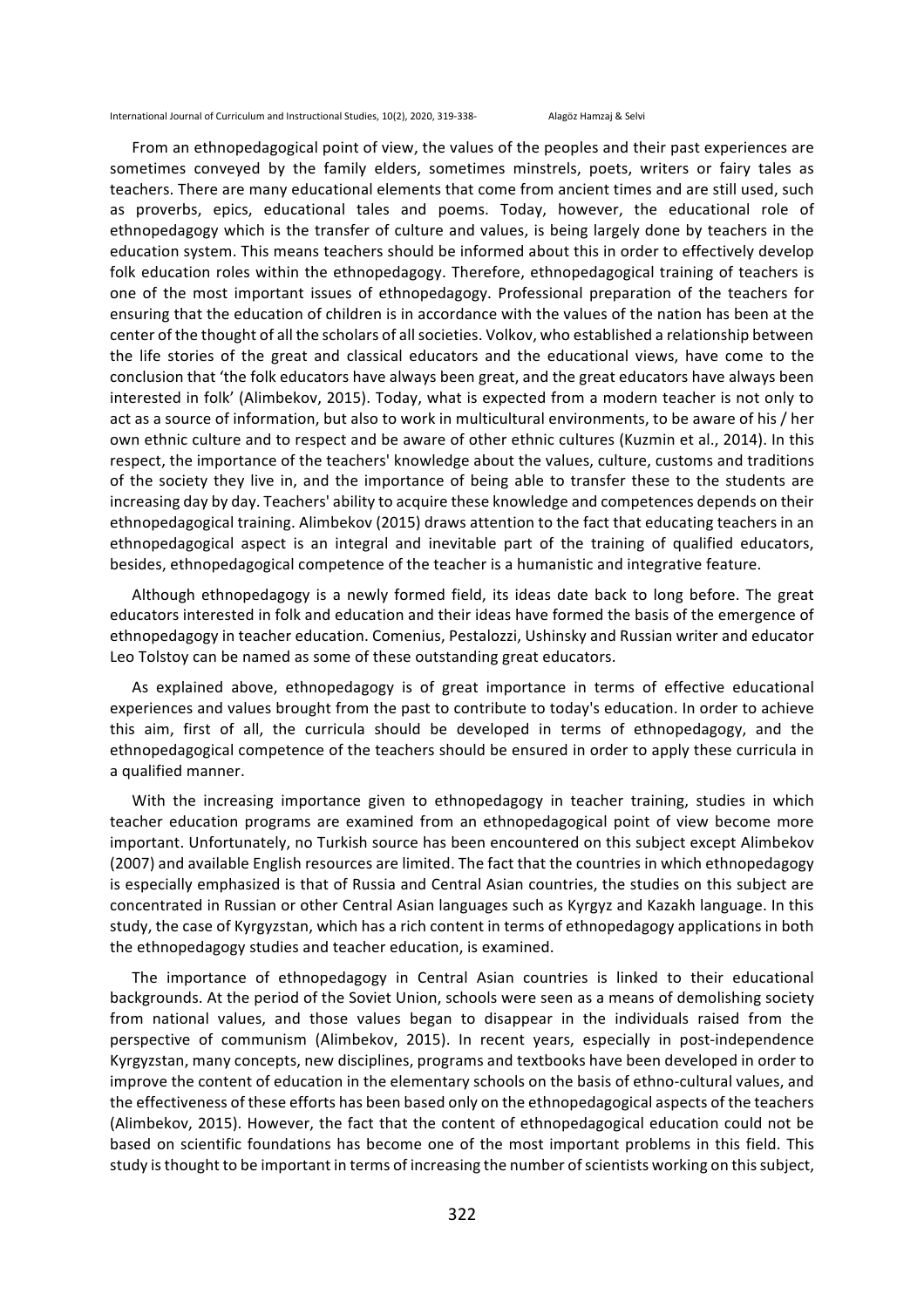making more studies and contributing to the literature in order to increase awareness in Turkish literature to eliminate the problems experienced in ethnopedagogical science.

Eventually, in this study, it is aimed to examine ethnopedagogy education in teacher education programs in Kyrgyzstan. Within the scope of this general objective, the following sub-objectives were sought:

- 1. What are the features of the Ethnopedagogy course such as purpose, content and learning outcomes?
- 2. What are the opinions of the educators about ethnopedagogy education in teacher education programs in Kyrgyzstan?
- 3. What are the opinions of the students who have received a graduate level ethnopedagogy education?

## **Method**

## **Research Design**

Considering the aim, basic qualitative research design was applied in this study in order to examine the course features and the opinions of Kyrgyz educators and students on ethnopedagogy education in Kyrgyzstan teacher training programs. As Merriam (2009) states basic qualitative research is used for understanding how people make sense of their lives and interpret their experiences. Therefore, the purpose of this study is to examine ethnopedagogy education in teacher education programs in Kyrgyzstan via course documents and opinions of instructors and students about their experiences of ethnopedagogy. 

#### **Participants**

Convenience sampling and snowball sampling were used to determine the participants for interviews. Of the four instructors reached in Bishkek working on this subject three of them were interviewed. Interviews with two of the Kyrgyz instructors were in Turkish whereas the other in Kyrgyz. Since the subject did not speak Turkish the interview was carried out with the help of translation of a bilingual Kyrgyz doctoral student. The interviews were transcribed, and the Kyrgyz parts were translated into Turkish by the same bilingual student. Information about the participants and the interviews are shown in Table 1 and Table 2 below:

| <i>Instructor</i> | Gender | Research field about ethnopedagogy             | Language of the<br>interview | <b>Interview Duration</b> |
|-------------------|--------|------------------------------------------------|------------------------------|---------------------------|
| 11                | F      | Ethnopedagogy education in teacher<br>training | Kyrgyz                       | 50 min                    |
| 12                | м      | Ethnopedagogy education in teacher<br>training | Turkish                      | 45 min                    |
| 13                | F      | Ethnopedagogy and interculturality             | Turkish                      | $35 \text{ min}$          |

Table 1. Information about the Instructors Participating in the Interviews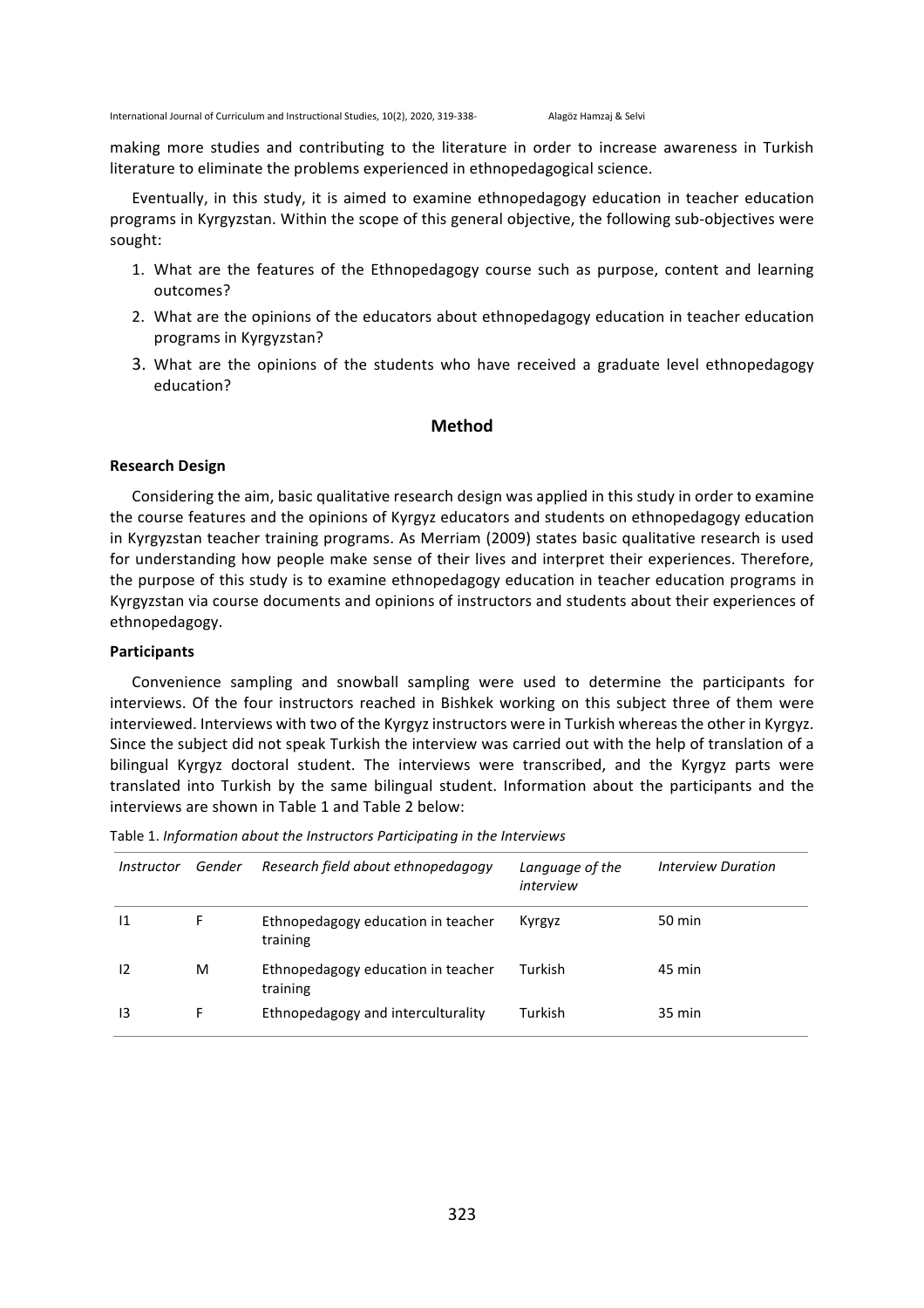| Code<br>Name | Gender | <b>Study Field</b>                          | Graduate Level  | <b>Interview Duration</b> |
|--------------|--------|---------------------------------------------|-----------------|---------------------------|
| S1           | F      | Geography-Kyrgyz language and<br>literature | Master's Degree | 30 min                    |
| S2           | F      | English                                     | Master's Degree | 40 min                    |
| S3           | F      | Clothing                                    | Master's Degree | $35 \text{ min}$          |
| S4           | F      | English                                     | Master's Degree | 30 min                    |
| S5           | M      | History                                     | Doctorate       | 25 min                    |

Table 2. *Information about the Graduate Students Participating in the Interviews* 

#### **Data Collection Tools**

Two semi-structured interview schedules both for the instructors and the students were prepared based on the information obtained as a result of the literature review. The interview schedules were reviewed in the aspects of structure, language, expression and subject scope by experts. In all interviews, the participants stated that they attend the study voluntarily by signing the voluntary participation form.

## **Data Collection**

The data were obtained through document review and interviews in line with the purpose of the research and the research questions. In order to follow the research more closely, to reach the necessary resources and documents and to plan and conduct the negotiations, the researcher stayed in Bishkek, the capital of Kyrgyzstan for 50 days.

In the first phase of this research, the related literature about ethnopedagogy, ethnopedagogical training of the teachers, historical foundations and practices in Kyrgyzstan along with ethnopedagogy course syllabuses were reviewed. In the second phase of the study, the interviews with instructors and graduate students were carried out.

#### **Data Analysis**

The data obtained through the document review and interviews were analyzed by the content analysis method which is a qualitative data analysis technique. Expert opinion was consulted during the analysis phase. The data sets, codes and themes were reviewed five times in total by the researcher, then the raw data, the codes and the themes created were reviewed by the other researcher and the reliability level was calculated as 89% (Miles & Huberman, 1994).

## **Results**

The data obtained from the document review and interviews are presented in three sub-sections considering the aim of the study.

## **Findings Related to the Ethnopedagogy Course**

At the undergraduate and graduate levels, the course of ethnopedagogy was examined and as a result, information about course type, weekly course hours, language used in the course, purpose, learning outcomes, content and assessment-evaluation were obtained. The findings related to the mentioned information are shown in Table 3.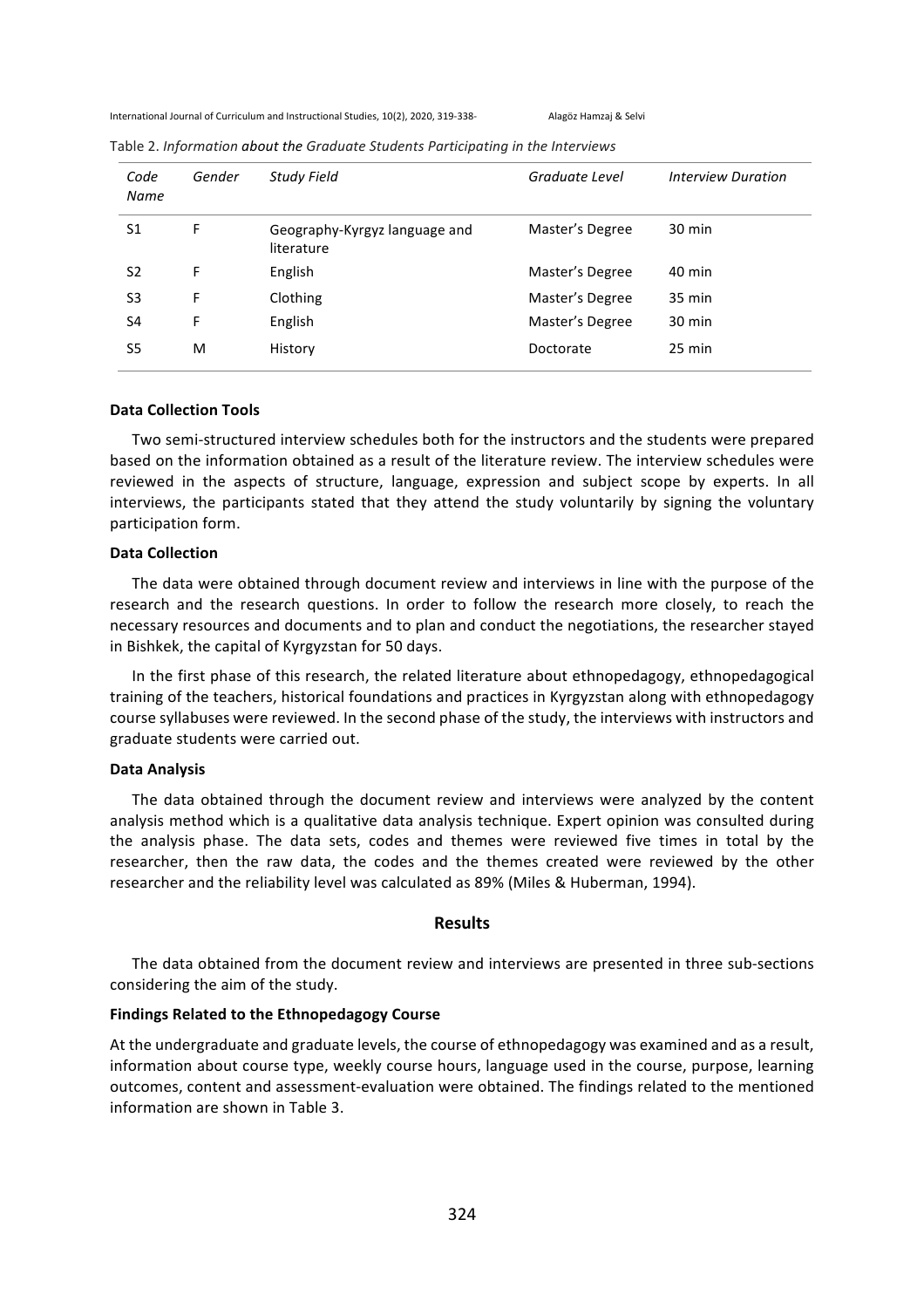| Course name                   | Ethnopedagogy                                                                                                                                     | Ethnopedagogy                                                                                                                                |
|-------------------------------|---------------------------------------------------------------------------------------------------------------------------------------------------|----------------------------------------------------------------------------------------------------------------------------------------------|
| Level                         | Undergraduate                                                                                                                                     | Graduate                                                                                                                                     |
| Weekly hour (Theory+Practice) | $3+0$                                                                                                                                             | $1+2$                                                                                                                                        |
| Type                          | Elective                                                                                                                                          | Elective                                                                                                                                     |
| Language                      | Kyrgyz                                                                                                                                            | Kyrgyz                                                                                                                                       |
| Aim                           | Methodological<br>theoretical<br>and<br>preparation of pre-service teachers<br>for the development of education on<br>the basis of ethnopedagogy. | To enable the teacher candidates to have<br>knowledge about ethnopedagogy and its<br>characteristics and basic sources of folk<br>education. |

| Table 3. General Information about the Ethnopedagogy Course |  |
|-------------------------------------------------------------|--|
|-------------------------------------------------------------|--|

The course is offered in undergraduate and graduate level as an elective course in Kyrgyz language. While it is a three-hour theoretical course at undergraduate level, the two hours of the three-hour course is practice at the graduate level. Although the aim of the course is generally to provide students with theoretical knowledge at both levels, the aim is explained as to provide pre-service teachers at undergraduate level with the theoretical and methodological preparation for the development of education on the basis of ethnopedagogy while it is to enable the teacher candidates to have knowledge about ethnopedagogy and its characteristics and basic sources of folk education at graduate level. The following Table 4 presents the content of ethnopedagogy course at undergraduate and graduate levels:

|  |  |  |  | Table 4. The Content of Ethnopedagogy Course |  |
|--|--|--|--|----------------------------------------------|--|
|--|--|--|--|----------------------------------------------|--|

| Level   | Undergraduate                                                                                                                                                                                                                                                                                                                                                                                                                                                                                                                                                                                                                                                                                              | Graduate                                                                                                                                                                                                                                                                                                                                                                                    |
|---------|------------------------------------------------------------------------------------------------------------------------------------------------------------------------------------------------------------------------------------------------------------------------------------------------------------------------------------------------------------------------------------------------------------------------------------------------------------------------------------------------------------------------------------------------------------------------------------------------------------------------------------------------------------------------------------------------------------|---------------------------------------------------------------------------------------------------------------------------------------------------------------------------------------------------------------------------------------------------------------------------------------------------------------------------------------------------------------------------------------------|
| Content | Pedagogical<br>thoughts<br>cultural<br>and<br>development of Turkish peoples.<br>Kyrgyz and Turkish peoples' educational<br>ideas (folk education).<br>Analysis of educational ideas in the works.<br>Analysis of Turkish epics in terms of<br>education (applied).<br>Educational ideas in Orkhun-Yenisei<br>inscriptions.<br>Educational considerations in the works of<br>Kashgarli Mahmut.<br><b>Educational thoughts in Dede Korkut</b><br>stories.<br>Science and education problems in the<br>works of Yusuf Khass Hajib Balasaguni.<br>Education al ideas of Rumi and Yunus Emre,<br>representatives of Sufi poetry.<br>Ahmet Yesevi and education.<br>Educational thoughts in other Kyrgyz epics. | Ethno-national pedagogy and basic concepts.<br>National pedagogy resources.<br>Pedagogical phenomenon: Epic of Manas.<br>Pedagogical education of the folk.<br>Basic principles of national education.<br>Traditional education system.<br>Physical education in national education.<br>Education system.<br>The aesthetic education of the people.<br>Pedagogical competence of a teacher. |

As can be seen in Table 4, the course differs considerably in terms of content at the undergraduate and graduate levels. At the undergraduate level, it is observed that some of the important works in the literature or the major thinkers' educational thoughts are emphasized. On the graduate level, it is seen that the scientific foundations of ethnopedagogy and the general and upper-level topics are emphasized. Therefore, by giving information about the historical foundations of ethnopedagogy and important thinkers about this subject at the undergraduate level, it is attempted to raise awareness about the ethnopedagogical characteristics of the Turkish and Kyrgyz peoples and to enable teacher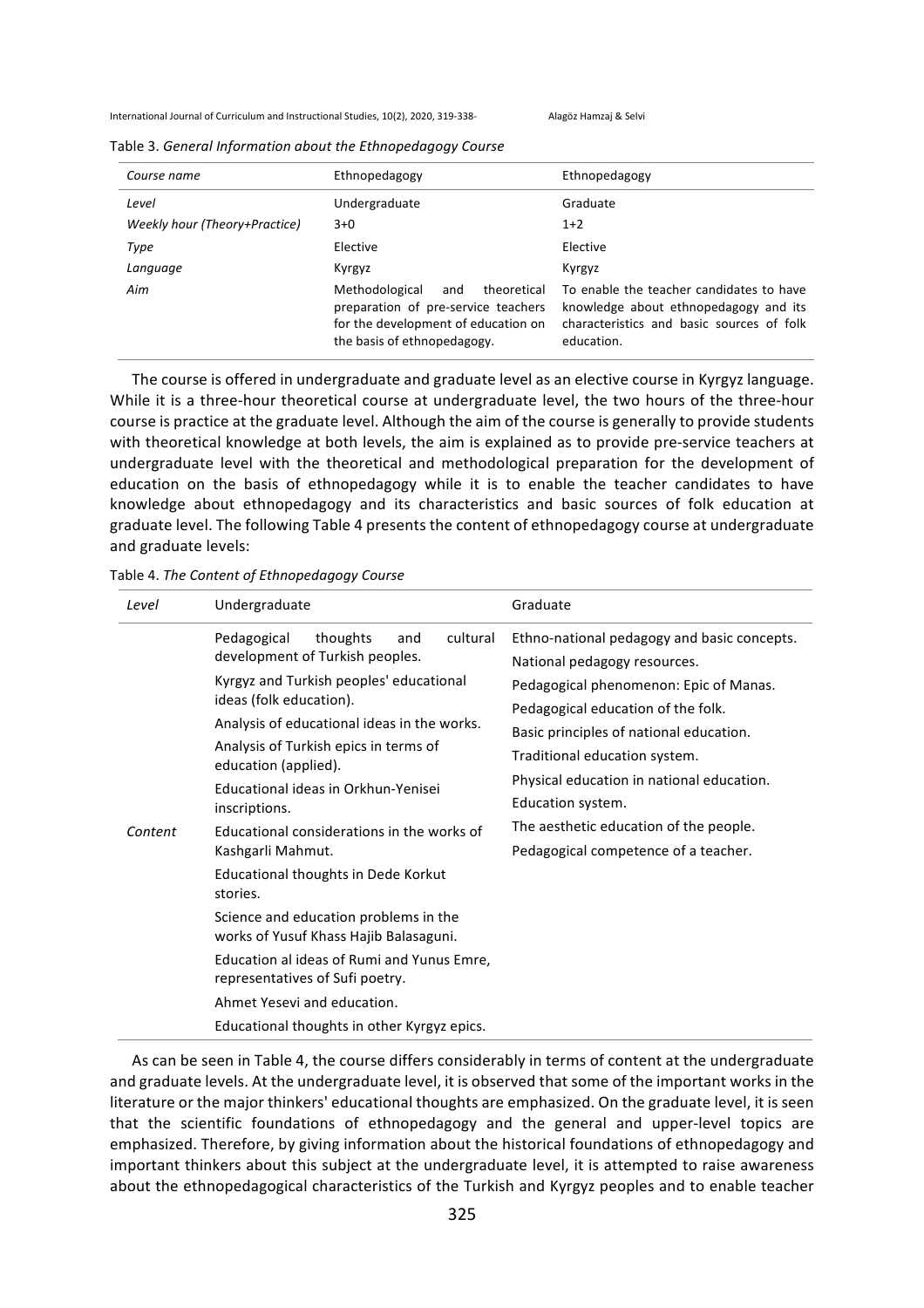candidates to make use of these issues when they start to teach. At the graduate level, it can be stated that there is an effort to make students be more specialized in ethnopedagogy besides raising awareness about ethnopedagogy.

| Level of the<br>course | Undergraduate                                                                                                    | Graduate                                                                                                                         |
|------------------------|------------------------------------------------------------------------------------------------------------------|----------------------------------------------------------------------------------------------------------------------------------|
|                        | To be aware of Kyrgyz and Turkish rich<br>educational heritage.                                                  | To know ethnopedagogical methodological<br>principles in terms of educational history.                                           |
| Learning<br>outcomes   | To be able to know and distinguish the<br>resources of Kyrgyz and Turkish peoples'<br>rich educational heritage. | To gain a deep understanding and true<br>interpretation ability of the key concepts,<br>expressions and values in ethnopedagogy. |
|                        | To be able to analyze the educational<br>heritage of the Kyrgyz and Turkish                                      | To gain experience in the development of<br>education ethnopedagogically.                                                        |
|                        | peoples.<br>To benefit from Kyrgyz and Turkish                                                                   | To have a critical approach in teaching<br>activities.                                                                           |
|                        | peoples' educational heritage for<br>contemporary education.                                                     |                                                                                                                                  |

Table 5. *The Learning Outcomes of the Ethnopedagogy Course* 

As can be seen in Table 5, the learning outcomes at the undergraduate and graduate levels of the course are indicated in accordance with the purpose and content of the course. The learning outcomes of the course include analysis at the undergraduate level and both analysis and practice at graduate level. Furthermore, the learning outcomes aimed at gaining the skills and experience at the graduate level indicate that the learning outcomes of the practice parts at this level are also included. That means the outcomes are compatible with the course design.

## **Findings Related to the Opinions of Instructors**

In this section, the results of the analysis of semi-structured interviews with ethnopedagogy instructors about the importance, purpose, rationales, problems of ethnopedagogy in teacher education programs and recommendations are discussed. The views of the instructors about the importance of ethnopedagogy education in teacher education programs in Kyrgyzstan are shown in Table 6 below:

| Theme                                | Importance of ethnopedagogical education                                 |  |  |
|--------------------------------------|--------------------------------------------------------------------------|--|--|
| Importance for the country           | Raising children according to national values                            |  |  |
|                                      | Having an important function for the realization of national<br>ideology |  |  |
| Importance for the teacher education | Being significant for quality teacher training                           |  |  |
|                                      | Being important for personality development of teacher<br>candidates     |  |  |

Table 6. The Opinions of the Instructors about the Importance of Ethnopedagogy Education in Teacher Education *Programs in Kyrgyzstan*

As can be seen in Table 6, a total of four views have emerged about the importance of ethnopedagogy education in the teaching programs of teachers in Kyrgyzstan. It was found that the opinion of "importance for raising children according to national values" was repeated by the two instructors. In the same way" Having an important function for the realization of national ideology" was also expressed by three instructors. In terms of the importance for teacher education, the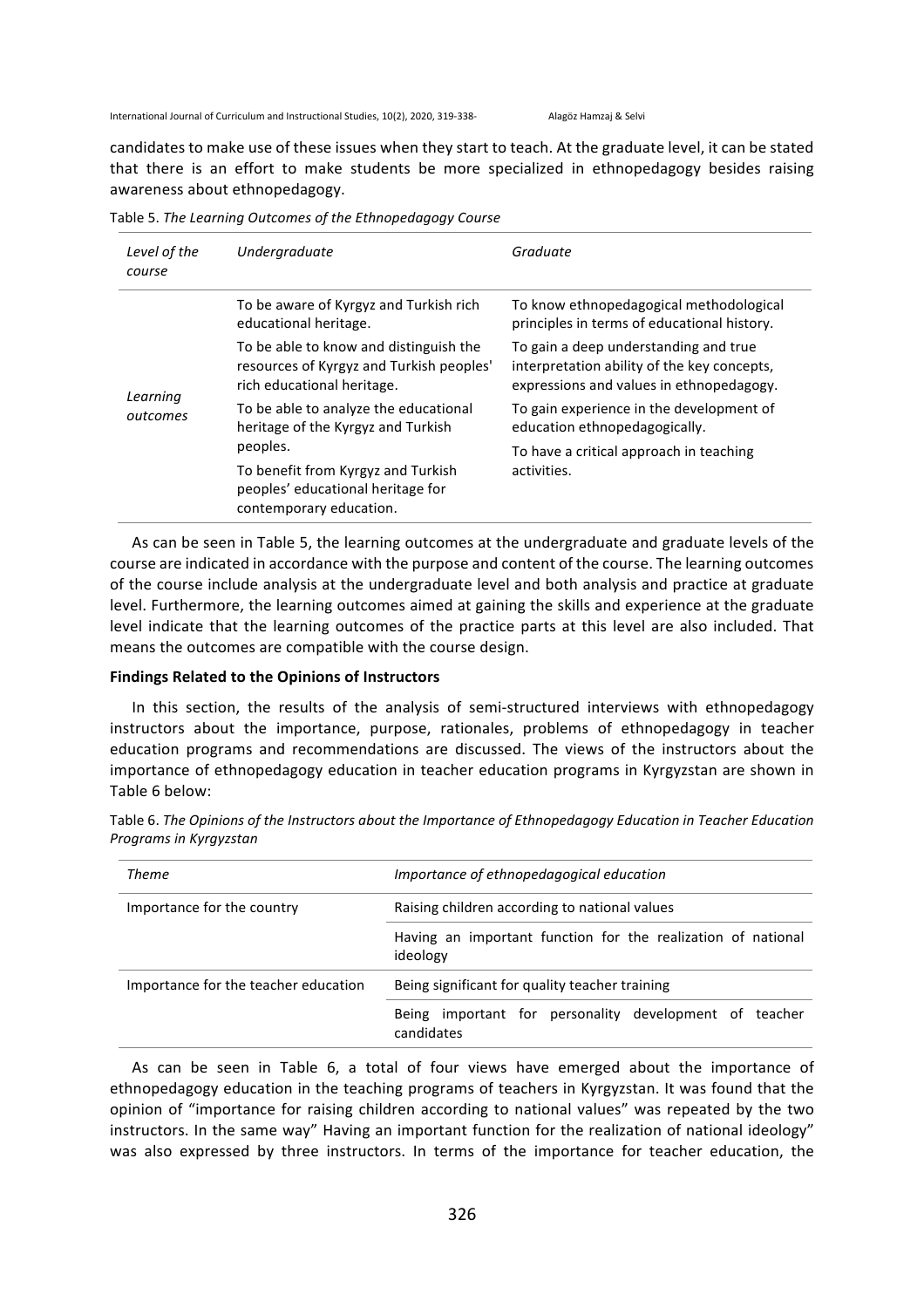importance of quality teacher training and personality development of teacher trainees are emphasized. 

Instructors were asked about "what should be the objectives of ethnopedagogy education in teacher education programs in Kyrgyzstan" and the opinions reflected are shown below:

Table 7. The Opinions of the Instructors about the Purpose of Ethnopedagogy Education in Teacher Education *Programs in Kyrgyzstan*

| <b>Theme</b>                         | Purpose of ethnopedagogical education                                                                          |
|--------------------------------------|----------------------------------------------------------------------------------------------------------------|
| Purpose for the country              | To protect the national values of the people                                                                   |
|                                      | Revitalizing national education                                                                                |
|                                      | Maintaining and improving folk education                                                                       |
|                                      | To ensure that people / students from different countries know each other                                      |
| Purpose for the teacher<br>education | To infuse their duties to teacher candidates in terms of ethnopedagogy                                         |
|                                      | To enable teacher candidates to gain the necessary skills to perform their duties<br>in terms of ethnopedagogy |
|                                      | To make teachers learn the methods of ethnopedagogy                                                            |
|                                      | To enable teachers to recognize students from minority people                                                  |

The views of the instructors about the purpose of ethnopedagogy education in teacher training programs in Kyrgyzstan were combined in two themes. All the three instructors stated, ethnopedagogy education has goals both for the country and for the professional development of pre-service teachers. As the purpose for the country, four aims were "to protect the national values of the people, revitalizing national education, maintaining and improving folk education and to ensure that people / students from different countries know each other" were stated. The purpose of the teacher education for them was "to infuse their duties to teacher candidates in terms of ethnopedagogy, to enable teacher candidates to gain the necessary skills to perform their duties in terms of ethnopedagogy, to make teachers learn the methods of ethnopedagogy and to enable teachers to recognize students from minority people".

The views of the instructors on the rationales for ethnopedagogy education in Kyrgyzstan teacher education programs are shown in Table 8:

| Theme                              | Rationales of ethnopedagogical education                                                                      |
|------------------------------------|---------------------------------------------------------------------------------------------------------------|
|                                    | Receiving a lot of immigration                                                                                |
|                                    | Being a multinational state                                                                                   |
|                                    | The presence of many foreign students                                                                         |
| Social structure of Kyrgyzstan     | Large number of foreign schools                                                                               |
|                                    | Having had two major revolutions                                                                              |
|                                    | The fact that families cannot fulfill their responsibilities to transfer<br>national values to their children |
|                                    | The effect of the Manas epic on the Kyrgyz people                                                             |
| The effects of the Soviet Union on | Influence from Russian culture                                                                                |
| Kyrgyzstan                         | Loss of national values                                                                                       |

Table 8. The Opinions of the Instructors about the Rationales of Ethnopedagogy Education in Teacher Education *Programs in Kyrgyzstan*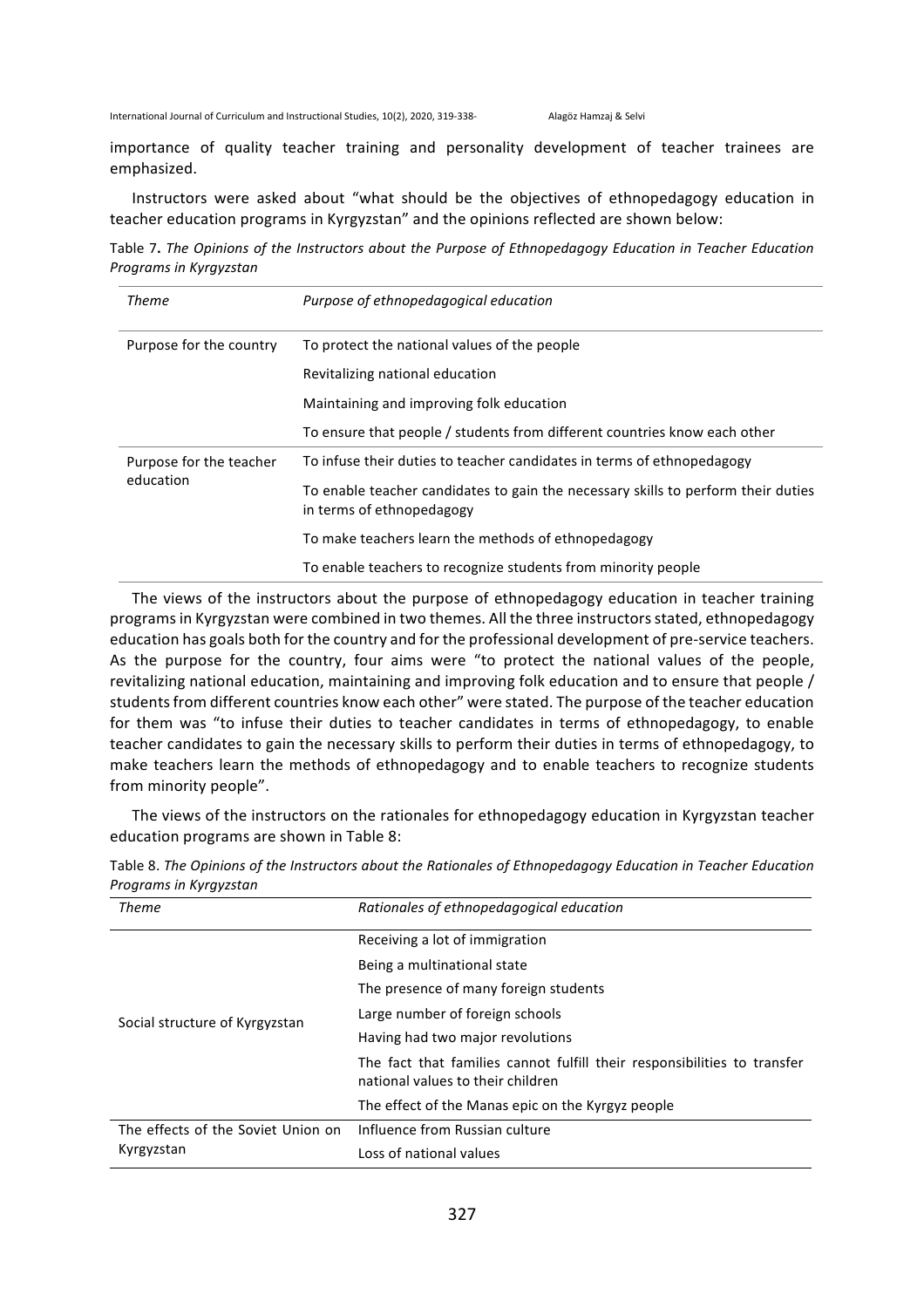As seen in Table 8, their opinions about the rationales of ethnopedagogy education were stated as receiving a lot of immigration, being a multinational state, the presence of many foreign students, large number of foreign schools, having had two major revolutions, the fact that families cannot fulfill their responsibilities to transfer national values to their children and the effect of the Manas epic on the Kyrgyz people besides influence from Russian culture and loss of national values. When looked at Table 8 it is seen that the rationales for ethnopedagogy education is in relation to the need for ethnopedagogy itself. Thus, it can be said that the causes that give rise to ethnopedagogy also led to the emergence of ethnopedagogy education.

As a result of the analysis of the interviews with the instructors, some problems in the implementation of ethnopedagogy education in teacher education programs were identified. The instructors highlighted the following problems in Table 9:

Table 9. The Opinions of the Instructors about the Problems of Ethnopedagogy Education in Teacher Education *Programs in Kyrgyzstan*

*Problems related to ethnopedagogical education*

A significant reduction in course time with the impact of the Bologna process

The fact that modern understanding of education is far ahead of ethnopedagogy

The fact that educational books and materials are not authentic to the people

Having some educators against ethnopedagogy

The instructors who stated their opinions on ethnopedagogy education in teacher education also made some suggestions to make this education more effective. The instructors who attended the interviews made seven suggestions to make to ethnopedagogy education more effective in teacher training programs. These suggestions are shown in Table 10.

Table 10. The Suggestions of the Instructors about the Ethnopedagogy Education in Teacher Education Programs *in Kyrgyzstan*

*Suggestions*

Effective ethnopedagogical training of prospective teachers

Integrating ethnopedagogy with contemporary educational information and technologies

Development of an original teacher training system

Educational books and materials to be original

Increasing the number of scientists involved in ethnopedagogy

Publication of researches about ethnopedagogy in popular journals as well as academic journals

Opening courses related to cultural history of different countries

#### **Findings Related to the Opinions of Students**

The results of the analysis of semi-structured interviews with students who attended the ethnopedagogy course at graduate level is discussed in this section. The results composed of the themes as follows; their opinions about the course, their responsibilities for the course, knowledge and abilities they obtained from the course and their recommendations. Table 11 shows the responsibilities expected by the students to be fulfilled within the scope of the ethnopedagogy course.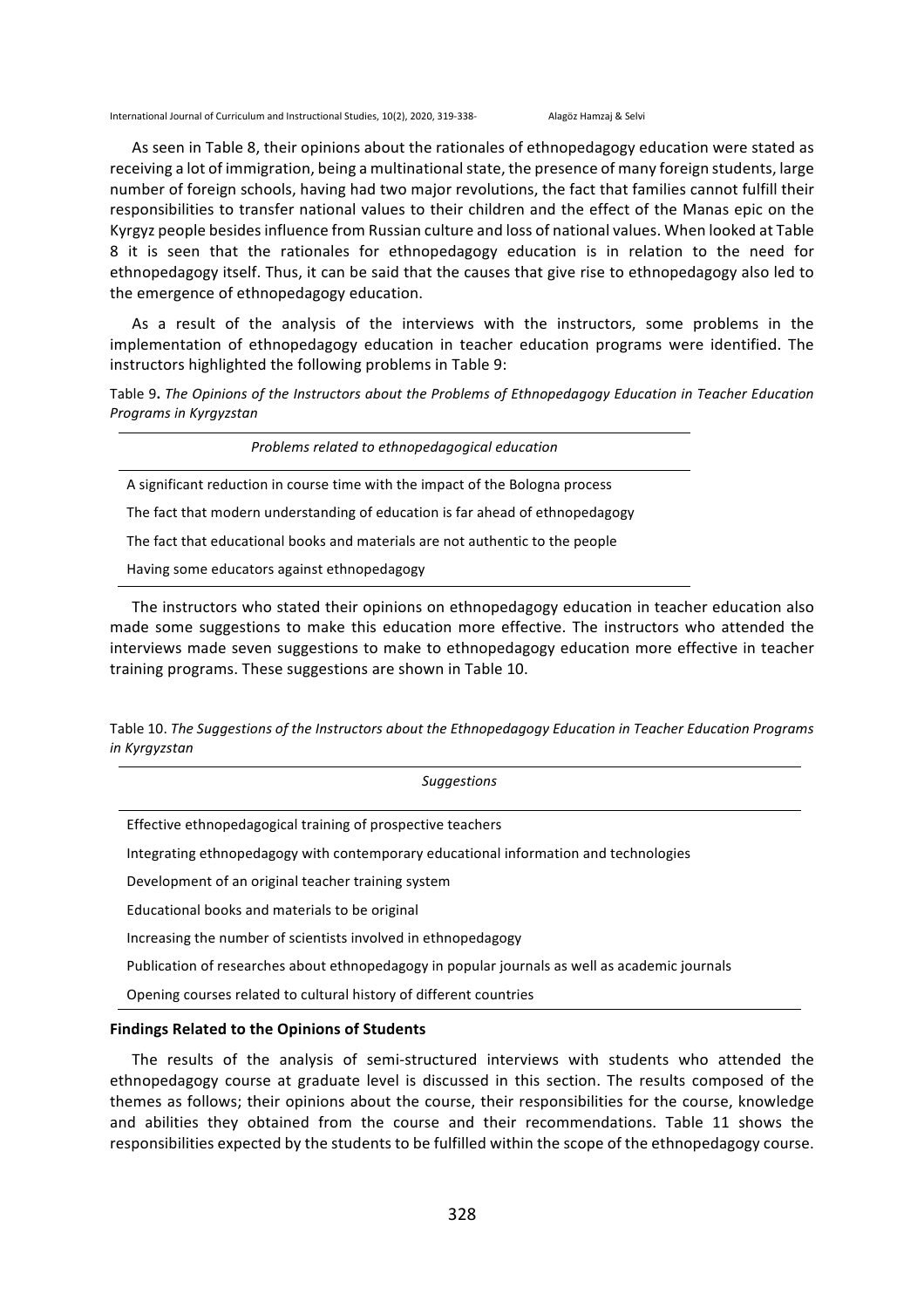Table 11. The Responsibilities Expected by the Students to be Fulfilled within the Scope of the Ethnopedagogy *Course.*

*Responsibilities of the students in the ethnopedagogy course* 

Preparing theoretical research homework about each topic

Presenting examples from their own experiences

Making an ethnopedagogical examination and presenting it in the classroom

Preparing and publishing articles at the end of the course

As seen in Table 11, students have the responsibilities of doing some researches as homework, presenting examples from their own lives and besides, doing a real research and publishing it. Considering these responsibilities, it is seen that the students are quite active in the course and has many responsibilities to fulfill.

The students were asked to express their feelings about the ethnopedagogy course, and they defined the course as follows in Table  $12$ :

Table 12. The General Opinions of the Students about How the Ethnopedagogy Course was

| Descriptions of the students for the ethnopedagogy course |
|-----------------------------------------------------------|
| Active                                                    |
| Astonishing                                               |
| Exiting                                                   |
| Interesting                                               |
| Philosophical                                             |
| <b>Serious</b>                                            |
|                                                           |

One of the students stated that the course was both surprising and interesting, and each of the other opinions was indicated by different students. Therefore, students expressed their thoughts about the lesson in different words. It can be said that the content of the course or the activities in the course, with the views of the students, surprised the students, but also made them think.

When the students were asked about what they have learned in the course and what knowledge they were given, they stated the following information in Table 13:

| Table 13. The Knowledge Students Obtained in the Ethnopedagogy Course |  |
|-----------------------------------------------------------------------|--|
|-----------------------------------------------------------------------|--|

| Theme                                 | The knowledge students obtained                               |
|---------------------------------------|---------------------------------------------------------------|
| Ethnopedagogy as a science            | Folk education and its features                               |
|                                       | The emergence and development of ethnopedagogy                |
|                                       | Importance of ethnopedagogy                                   |
|                                       | Features of ethnopedagogy                                     |
|                                       | The scope of ethnopedagogy                                    |
|                                       | Sources of ethnopedagogy                                      |
|                                       | Choosing the right ethnopedagogical resources                 |
|                                       | Relationship of ethnopedagogy with other sciences             |
|                                       | Ethnopedagogical research methods                             |
| Role of ethnopedagogy in<br>education | The importance of ethnopedagogical resources in education     |
|                                       | Importance and usage of cultural values in terms of education |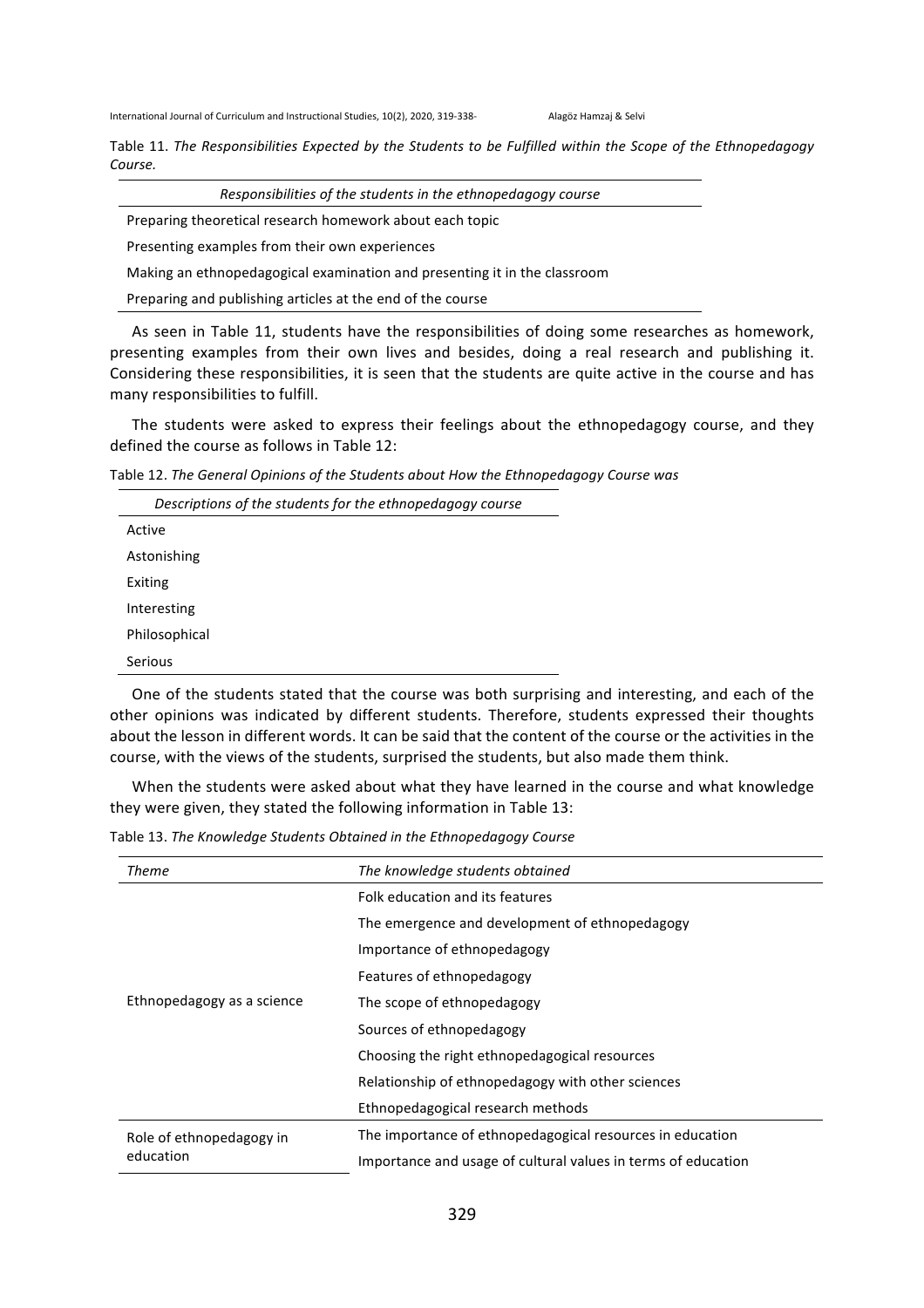| (Table 13 Cont.)     |                                                      |
|----------------------|------------------------------------------------------|
|                      | Benefiting from folklore in terms of ethnopedagogy   |
|                      | The importance of ethnopedagogy for Kyrgyz people    |
| Kyrgyz ethnopedagogy | The original characteristics of Kyrgyz ethnopedagogy |
|                      | Child raising in Kyrgyz                              |

The analysis in Table 13 shows that the students who attended the ethnopedagogy course gained some knowledge about ethnopedagogy as a science, role of ethnopedagogy in education and Kyrgyz ethnopedagogy in general and other knowledge in these themes. It was found out that teachers thought that they gained some competences in terms of their professional development as well as the knowledge they acquired in the course. These competences are shown in Table 14.

Table 14. *The Competences Students Gained in the Ethnopedagogy Course* 

| The competences students gained                                                     |
|-------------------------------------------------------------------------------------|
| To be able to use ethnopedagogical resources for educational purposes               |
| To be able to provide support for teaching by using ethnopedagogical resources      |
| To be able to share what he / she knows about ethnopedagogy with his / her students |
| To be able to enable their students to gain the identity of their people            |
| To be able to lead students from different nationalities to respect each other      |

To give students the right habit

When looked at the competences the students gained during the course, it can be seen that the course was useful for their professional development in the sense of ethnopedagogy enabling them to use their knowledge in their own teaching. It is seen that the ethnopedagogy course also provided them with support and solutions to reflect on their classrooms with students from different nations.

Finally, the students were asked to give some suggestions on the course to be more effective and their suggestions are indicated below in Table 15:

Table 15. *The Suggestions of the Students about the Ethnopedagogy Course* 

*Suggestions*

Having practical activities where students can conduct research in the village

An applied course; for example, "ethnopedagogy internship"

Doing cultural visits in the course

Spending time with the elderly people within the course

When the students' suggestions about the course are examined, it is seen that they are oriented towards practical activities. Therefore, it can be said that although the course is theoretical, more applied researches and real-life experiences should be taken into consideration.

Based on the findings of the research, some of the significant results can be listed as follows:

- Ethnopedagogy education in teacher education programs is important both for transfer of national culture and teacher training in the country as its transmitters.
- Prospective teachers believe that Ethnopedagogy education aims to reach important goals in terms of cultural traits and values of the country by raising new generations.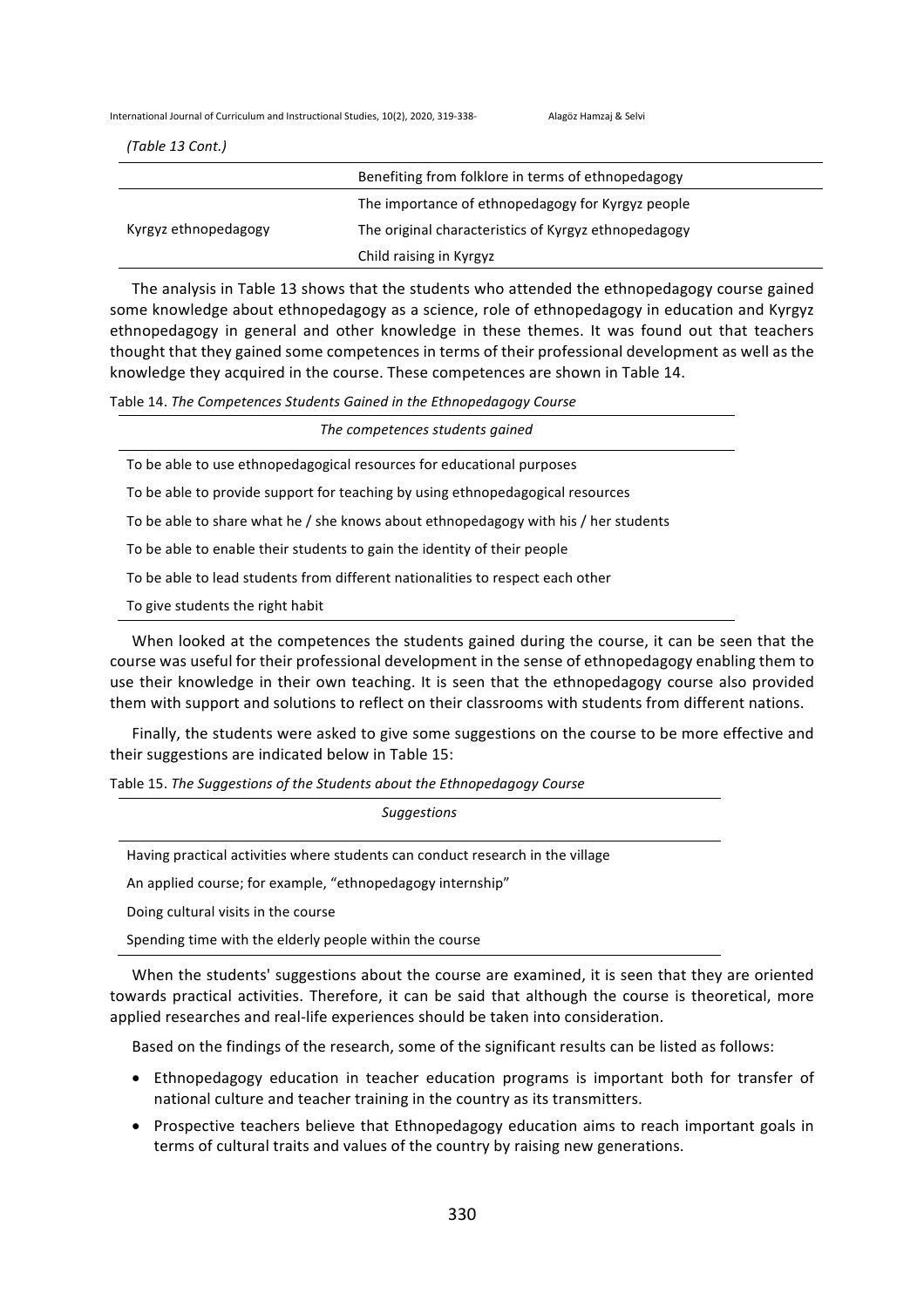- The most important reasons for the need for ethnopedagogy education in teacher education programs are the social structure of Kyrgyzstan and the effects of the Soviet Union on Kyrgyzstan.
- Kyrgyzstan being a multinational state affected by the Russian culture during the Soviet Union and with many foreigners accommodated in the country, has resulted in the emergence of ethnopedagogy and ethnopedagogy education.
- With the impact of the Bologna process, there has been a significant decrease in the number of courses that incorporates ethnopedagogy training in teacher education programs.
- The instructors believe that the Bologna process, the concept of modern education, and the fact that educational books and materials are not of a public nature lead to problems during ethnopedagogy education in teacher education programs.
- By fulfilling the responsibilities, graduate students actively participate in the class and present a scientific study at the end of the course.
- Graduate students described the lesson as active, philosophical, serious, surprising, exciting and interesting. No negative comments were made about the course.
- The ethnopedagogy course has given some competencies to graduate students in terms of teaching and thus contributed to their professional development.
- In the ethnopedagogy course, trainees wanted to organize more practical activities and benefit from real life experiences.

## **Discussion, Conclusion and Implications**

All text Ethnopedagogy is a new education-related approach that is closely related to all processes related to education, and in particular to curriculum development. Ethnopedagogy, which is closely related with the theoretical foundations of curriculum, aims, content, teaching methods and techniques of education, is especially effective in transferring social and cultural values to younger generations. In particular, it is necessary to reveal the relationship between ethnopedagogy and teacher education and to discuss it in relation to teacher education programs. For this reason, it is important to examine ethnopedagogy practices in teacher education in the countries where ethnopedagogy is applied in teacher education. One of the common aims of all education systems is to teach both scientific and social experiences together at school. It would be appropriate to use ethnopedagogy to realize this aim of education and to realize the socialization and culturing function of the school.

This study was conducted in Kyrgyzstan, where the topics such as ethnopedagogy and training of the teachers in terms of ethnopedagogy were studied intensely. By doing so, it was aimed to pave the way for the studies related to ethnopedagogy and ethnopedagogical teacher training in Turkey.

When the findings of the research are discussed, the most important result would be the instructors and students giving great importance to ethnopedagogy and adopt its ideas. As a result of interviews with academic staff and students, very clear findings and concrete proposals emerged. It is especially important that the idea of teachers having a great knowledge of ethnopedagogy is significant for the country. In this respect, the importance of ethnopedagogy in teacher education programs is increasing.

Considering elements such as purpose, content, learning outcomes of the ethnopedagogy lesson examined within the scope of the research, it was seen that it is very important for the prospective teachers to learn and recognize their national identities, to look at the history of education with an ethnopedagogical approach and to provide positive effects on their professional qualifications. The inclusion of such a course in teacher education programs to make the prospective teachers gain these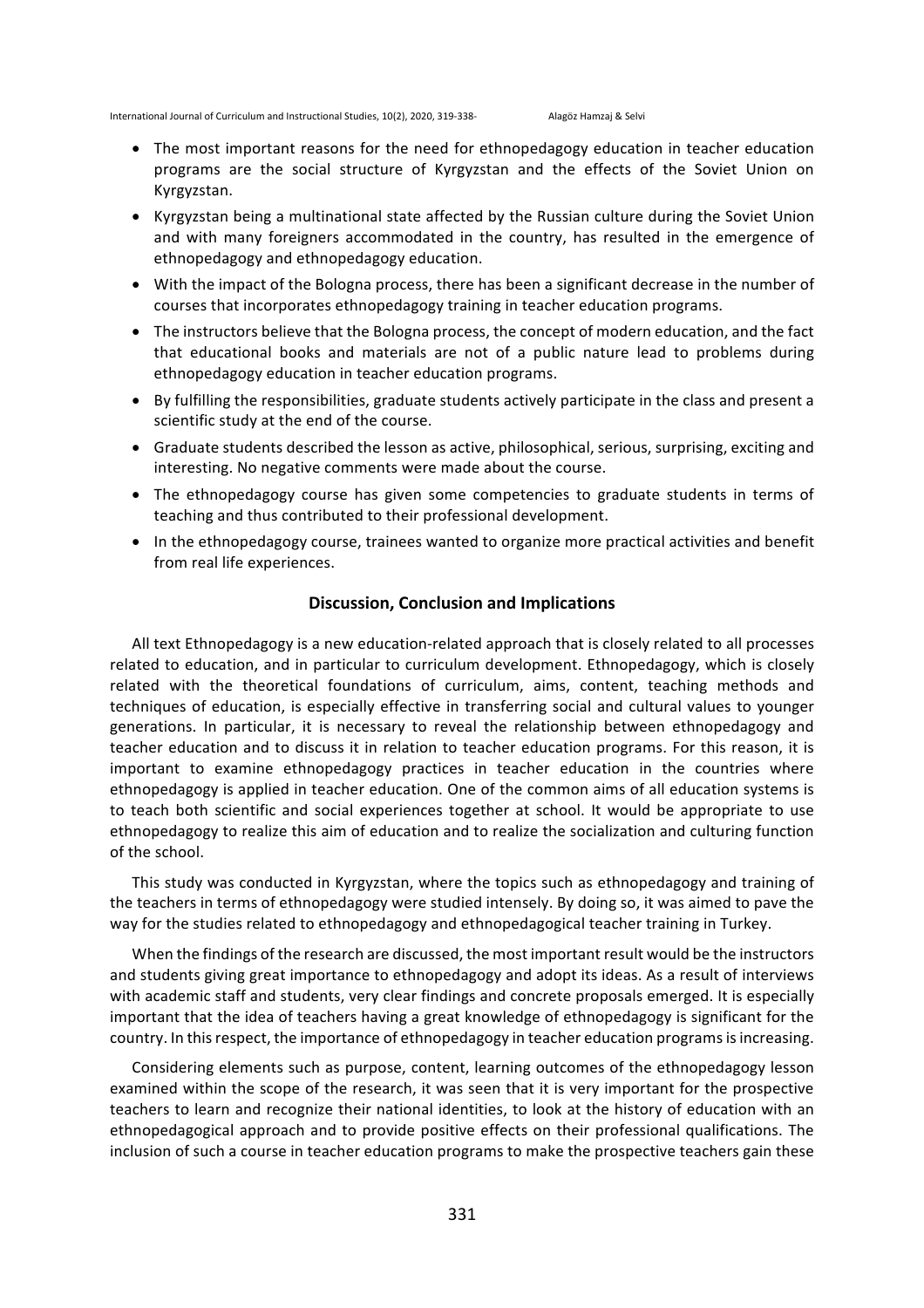knowledge and competencies can be seen as a very important step in ensuring the transfer and preservation of the values to the future generations, which is one of the main goals of ethnopedagogy.

The study by Indiati et al (2020), in which they proposed an ethnopedagogy oriented learning model for student teachers, is one of the latest and comprehensive studies contributing to ethnopedagogy in teacher education. It can be seen that the characteristics of the model by Indiati et al (2020) have a great congruence with the characteristics of the ethnopedagogical factors generated in this study, besides offering utilization of websites making the model neoteric. Such studies should lead to the next ones.

In order to reveal the subjects of ethnopedagogy and its role on teacher training in Turkey, educators who train teachers should discuss the purpose, function, resources, effects and etc. of ethnopedagogy science initially. The fact that educators who train teachers raise awareness about ethnopedagogy and employ this awareness in teacher education will facilitate the implementation of ethnopedagogy in education. In this respect, scientific studies should be increased and ethnopedagogy should be contributed to develop as a science.

Ethnopedagogy, which is as old as the history of humanity, has been accepted as a science which includes studies about understanding, knowing and realizing the people's own culture and values. It can be said that ethnopedagogy has a direct relationship with the history of education. Today, the history of education is generally concerned with the previous educational systems, educational practices and policies in these schools. Unfortunately, the concept of education which was developed in accordance with the specific features of the folk, started before formal educational systems developed and survived to the present is not mentioned much. While elements such as traditions, epics, tales, proverbs, idioms, folk songs, lullabies, national clothes and festivals are studied in ethnography or folklore studies widely. However, it is not very much acknowledged that a large part of these elements was discovered by the public for the purpose of educating the next generation. Their emergence and how they were used to educate cannot be adequately studied by educational scientists. Some studies, though, have looked into how tales, stories or proverbs can be used in education. However, the educational messages in these texts are generally tried to be revealed superficially and it is not treated as an ethnopedagogical study in terms of folk education. For this reason, ethnopedagogy science should be further developed and more scientists should be working on this subject in a more effective way under the umbrella of ethnopedagogical science. When looked at the researches on ethnopedagogy, it is seen that most studies have been carried out and published in Russia and Central Asia due to many different types of nations in Russia and the effects of the Soviet Union period on the Central Asian States. During the Soviet Union, many of the Central Asian countries, which are independent today, became Russian and faced the loss of their national values. Faced with the danger of losing their national identity, these nations tried to convey their epics, fairy tales, proverbs, poetry, music and other ethnopedagogical resources to new generations, mainly through oral culture, in order to protect their identity. These nations with national consciousness, benefited from ethnopedagogy in maintaining their values and culture. During the Soviet Union period, the efforts of the ethnopedagogical practices to get rid of or weaken the Russian influence and to reintegrate the lost values continued and were accelerated after gaining independence. Ethnopedagogy, which was born within these works, has been highly valued as a science. It was furthermore noticed as a result of the scientific studies that teachers are the main agency to impart the ethnopedagogy knowledge and so it took its place in teacher education programs.

It is seen that the researches on this subject, after the concept of ethnopedagogy were put forward by Volkov, generally dealt with the ethnopedagogy of a certain people. The studies of Volkov (1958), Afanasyev (1966), Khanbikov (1967) and Gashimov (1970) are important examples. The reason for focusing on certain group of people is based on the assumption that all people should have a unique public education, thus ethnopedagogy, and that it is necessary to find out what the features of this uniqueness.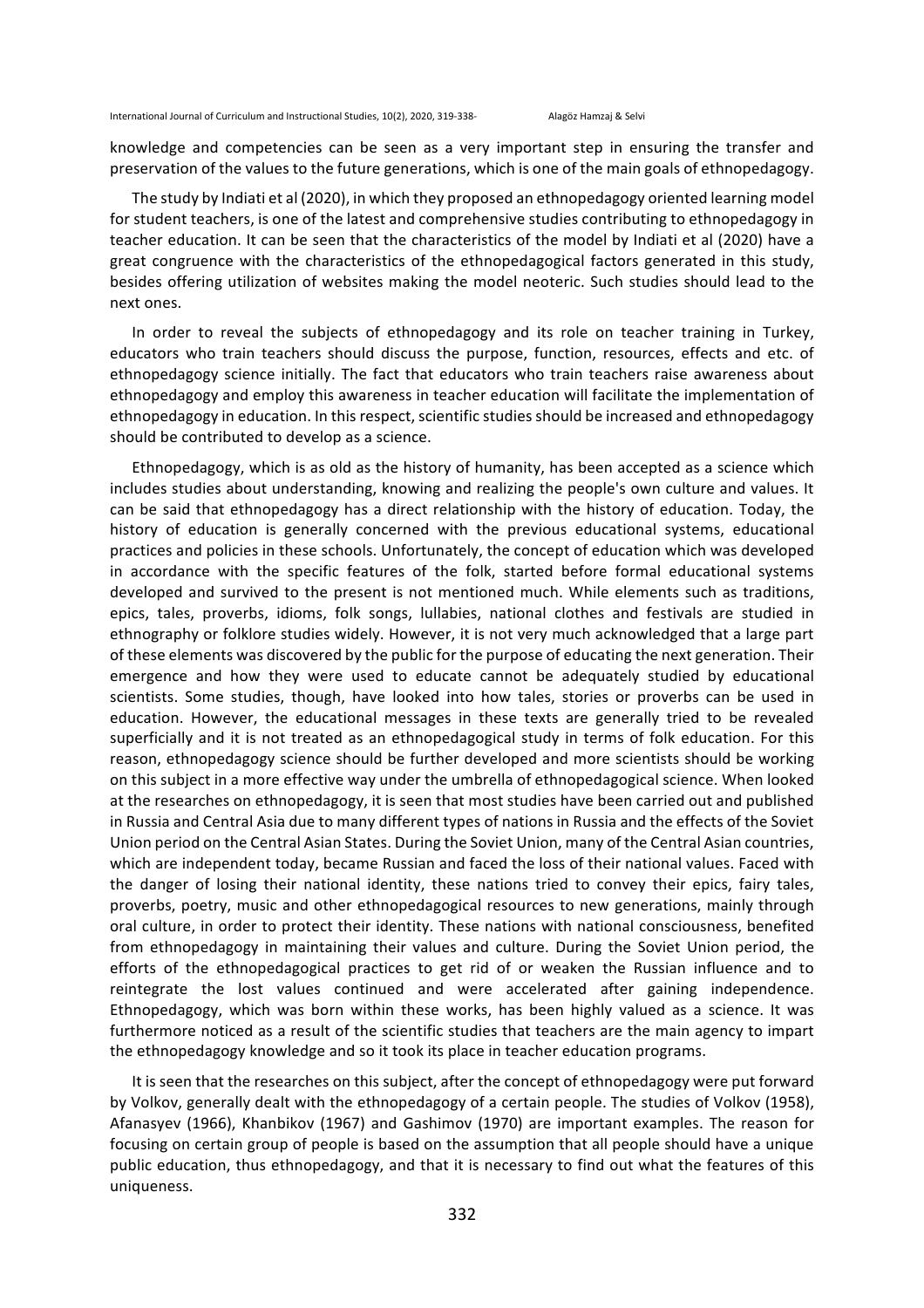Although the concept of ethnopedagogy began to be used in the 1960s, the basic ideas of ethnopedagogy were previously put forward by prominent educators such as Comenius, Pestalozzi and Tolstoy. In our country, many ideas of the head teacher Atatürk are incoherence with the ideas defended by ethnopedagogy. Therefore, it can be said that the essence of ethnopedagogy emerged much earlier than itself. It is seen that Atatürk has frequently emphasized the public-teacher relationship, the importance of national education, the transfer of national values and culture, and the role of schools and teachers in this issue. To give an example of this, Atatürk shares his thoughts on the importance of national education and the necessity of education to be completely national in the following words in a speech made with Samsun teachers on 22 September 1924 (Atatürk Araştırma Merkezi [ATAM], 2006):

Gentlemen! There should be no more confusion about knowing what national education means. In addition, after the national education, it is indisputable that the language, method and tools must be made national. It is necessary to carefully refrain from filling the young minds, who are wanted to be opened and raised by national education, with corrosive, somniferous and unreal surpluses.

Atatürk's words to the Istanbul Teachers' Delegation on July 7, 1927 in Dolmabahce Palace, "Teachers should take advantage of every occasion and run to the people, and they should be with the people and the people should understand that the teacher is not only an asset that reads the alphabet to the child" emphasized one of the most important ideas advocated by ethnopedagogy (ATAM, 2006).

Alimbekov, who wrote his doctoral thesis on ethnopedagogy education in the field of ethnopedagogy training, and his other work on this subject also contributed greatly to the field. In one of his studies (2012) he revealed the problems and fields which ethnopedagogy focuses on and he includes the studies on the development of ethnopedagogical competencies of teachers and parents in these areas of study. Ethnopedagogy in teacher education is therefore an important issue in this field. However, the concept of ethnopedagogy is still not well known, except in Asia. The most important reason for this is that the studies are usually conducted in languages other than English and not published outside the country of study. In addition, the fact that it has lately emerged is an important factor in this regard. Nevertheless, it is seen that some of the concepts which have been introduced later than ethnopedagogy were published in English or translated into other languages and the studies have become widespread. The proliferation of publications in different languages to create awareness on this issue in Turkey and other Western countries is very important. Especially for Turkey, with a deep and rich history of the country it would be a great chance to benefit from this educational experience. In this study, it was aimed to examine the teacher training programs in Kyrgyzstan in ethnopedagogical education in the teacher education programs. The views of instructors and graduate students who have been trained in ethnopedagogy are important in terms of revealing the perspectives of ethnopedagogy. As a result of this work, it is hoped to contribute to the literature in Turkey for the future researches by drawing attention to ethnopedagogy and ensuring the recognition of ethnopedagogy in teacher training.

#### **References**

- Afanasyev, V. (1966). *The development of school and pedagogical thinking in Yakutia.* Republic of Sakha: Sakha book publishing.
- Alimbekov, A. (2007). Etnopedagojı ̇ve Kırgız etnopedagojisinin temel kavramları. *Türk Yurdu,* 27(242), 31-36.
- Alimbekov, A. (2012). *Kyrgyz ethnopedagogy: student book for higher and secondary educational* institutions providing pedagogical education. Bishkek.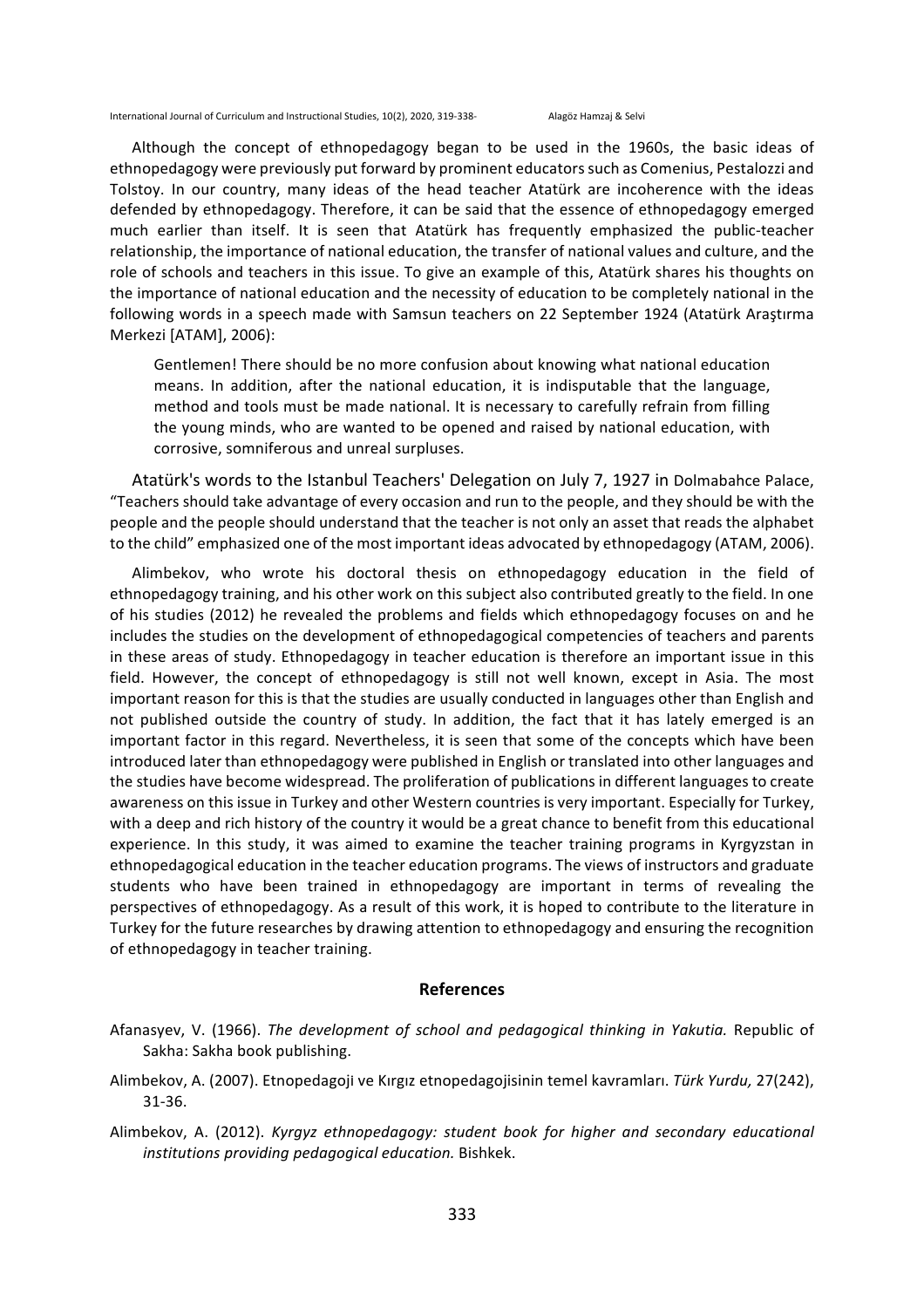- Alimbekov, A. (2015). Kırgızistan'da öğretmen yetiştirme programlarının etnopedagojik yönden gelişimi. *Uluslararası 3. Eğitim Programları ve Öğretim Kongresi'nde sunulan bildiri, Adana:* Çukurova Üniversitesi.
- Anwar-Hafid, Amiruddin, Suardika, K. Sartono, & Peribadi (2015). An analysis of kalosara function as ethnopedagogic media in nation character-building in south east Sulawesi. *International Research* Journal of Emerging Trends in Multidisciplinary, 1(9), 1-15.
- Atatürk Araştırma Merkezi. (2006). *Söylev ve demeçler*. Ankara: ATAM.
- Gashimov, A. S. & Sadigov, F. B. (1970). *Azerbaijani folk pedagogy*. Baku: Azer Nashr.
- Indiati, I., Rosilawati, A., Sarwi, Hartono, & Prayito, M. (2020). Ethnopedagogy Oriented Learning Model. Advances in Social Science, Education and Humanities Research, International Conference *on Science and Education and Technology (ISET 2019),*  443, 79-82. Doi: 10.2991/assehr.k.200620.015
- Khanbikov, J. I (1967). *Educational thought history of Tatar people*. Kazan: Tatar Book Publishing.
- Kuzmin, V. K., Krylov, D. A., Komelin, & V. A., Kuzmin, N. V. (2014). Ethnopedagogical competence of teachers: criteria, indicators and level of development. Modern problems of science and *education*, (5).
- Latyshina, D. N., & Khayrullin, P. Z. (2014). *Etnopedagogika*. Moskova: Yurayt Publishing House.
- Merriam, S. B. (2009). *Qualitative research:* A *guide to design and implementation* (2nd ed.). San Francisco, CA: Jossey-Bass.
- Miles, M. B., & Huberman, A. M. (1994). *Qualitative data analysis: An expanded sourcebook*. Thousand Oaks, CA: Sage.
- Shavadi, A. (2015). New information technologies in ethnopedagogical process. *In Application of Information and Communication Technologies (AICT), 9th International Conference*, IEEE, (pp. 595-599). Doi: 10.1109/ICAICT.2015.7338630
- Volkov, G. N. (1974). *Etnopedagıgıka*. Çeboksarı.
- Volkov, G. N. (1958). *Chuvash folk pedagogy*. Cheboksary: Chuvashgosizdat.
- Zaydullina, N. N. (2015). Role of labour education in the ethnopedagogics in the modern World. *Young Scientist USA, 4*, 29-31.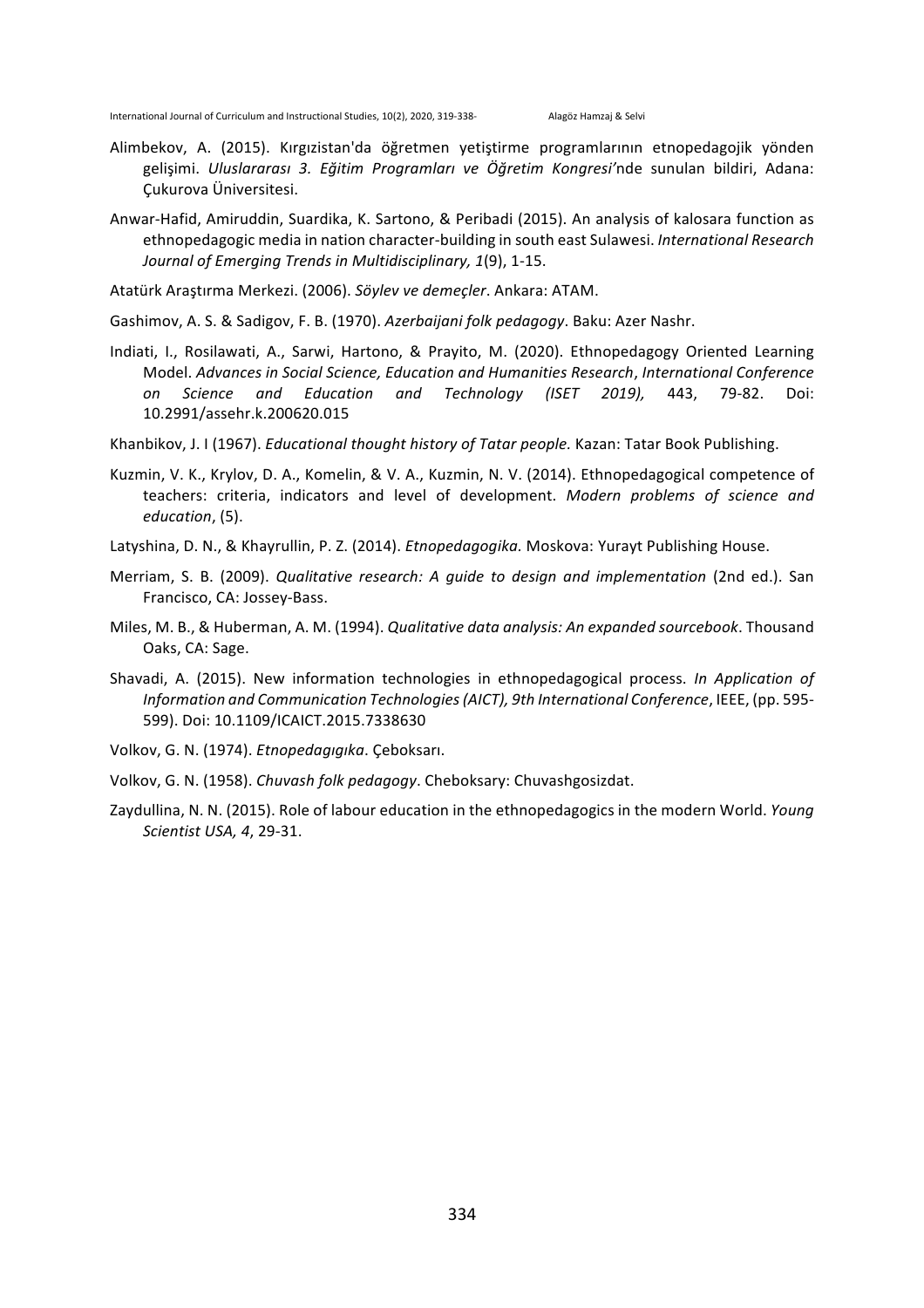

**Uluslararası Eğitim Programları ve Öğretim Çalışmaları Dergisi 10(***2***), 2020, 319-338**

**www.ijocis.com**

# **TÜRKÇE GENİŞ ÖZET**

# **Öğretmen Eğitimi Programlarındaki Etnopedagojik Ögelerin İncelenmesi: Kırgızistan Örneği**

#### **Giriş**

"Etnopedagoji" terimi, "Halk, millet" anlamına gelen "etnos" ve "pedagoji" kelimelerinin birleştirilmesiyle oluşturulmuştur. Bu kavram Rusya Federasyonu içerisinde özerk bir bölge olan Çuvaş Cumhuriyeti'nden bilim adamı G.N. Volkov'un 1960 ve 1970'li yıllarda yaptığı çalışmalarla bilim dünyasına girmiştir. Volkov'un 1974'te yaptığı tanıma göre etnopedagoji; "geniş halk kitlelerince yeni yetişmekte olan nesilleri eğitme ve yetiştirme hususunda elde edilen tecrübe, bakış açısı ve genel olarak yaşadığımız hayat içerisindeki sosyal denge, aile ve milletin pedagojisini araştıran ilim dalıdır" (Alimbekov, 2007). Latyshina ve Khayrullin (2014) ise etnopedagojiyi daha kısa olarak, "genç neslin yetiştirilmesinde halk kültürünün ve pedagojisinin olası kullanımını çalışan bilim dalı" olarak tanımlamıştır. Zaydullina (2015) tarafından etnopedagoji, "genel pedagojinin organik bir bileşeni" olarak nitelendirilmiş, halkların değer verdiği bilgi, yetenek, beceri ve kişilik özelliklerinin yeniden oluşturulmasını amaçladığı belirtilmiştir. Bütün bu tanımlamalardan hareketle etnopedagojinin "halk eğitimi sistemi" kavramını ifade etmesinin yanı sıra halk eğitimini araştıran, sistemleştiren ve günümüze ulaştıran bir bilim dalı olduğu söylenebilir.

Etnopedagoji bir bilim dalı olarak iki ana amaç doğrultusunda gelişmektedir; bunlardan birincisi, halkın geçmişten bugüne tecrübeyle edindiği, günlük hayatta giderek geliştirdiği ve sözlü ve yazılı eserlerinde, geleneklerinde yansıttığı halk eğitimiyle ilgili fikirleri ve tecrübeleri araştırarak sistemli bir hale getirmek; ikincisi ise, halk eğitiminin bu zengin yapısını günümüzdeki eğitim-öğretim sistemlerinde ve programlarında etkili olarak kullanmanın yollarını araştırmak ve öneriler sunmaktır (Alimbekov, 2007). Aynı zamanda Shavadi (2015) etnopedagojinin ulusal eğitim yöntemlerini ve geleneklerini bilimsel bakış açısıyla incelediğini belirtmektedir. Dolayısıyla etnopedagoji hem var olan halk eğitimini sistemli bir şekilde açıklaması hem de yaptığı açıklamalardan yola çıkarak günümüz eğitimine katkı sağlamayı amaçlaması açısından araştırdığı konuların uygulamaya yarar sağlaması yönünden oldukça önemli görülmektedir.

Bu çalışmada, Kırgızistan'da öğretmen eğitimi programlarında yer alan etnopedagoji eğitiminin incelenmesi amaçlanmaktadır. Bu genel amaç kapsamında aşağıdaki sorulara yanıt aranmıştır

- 1. Kırgızistan'daki öğretmen eğitimi programlarında yer alan etnopedagoji dersinin amaçları, içeriği, öğrenme çıktıları gibi özellikleri nelerdir?
- 2. Öğretim elemanlarının Kırgızistan'daki öğretmen eğitimi programlarında yer alan etnopedagoji eğitimi hakkındaki düşünceleri nelerdir?
- 3. Lisansüstü düzeyde etnopedagoji eğitimi almış olan öğrencilerin etnopedagoji eğitimi konusundaki düşünceleri nelerdir?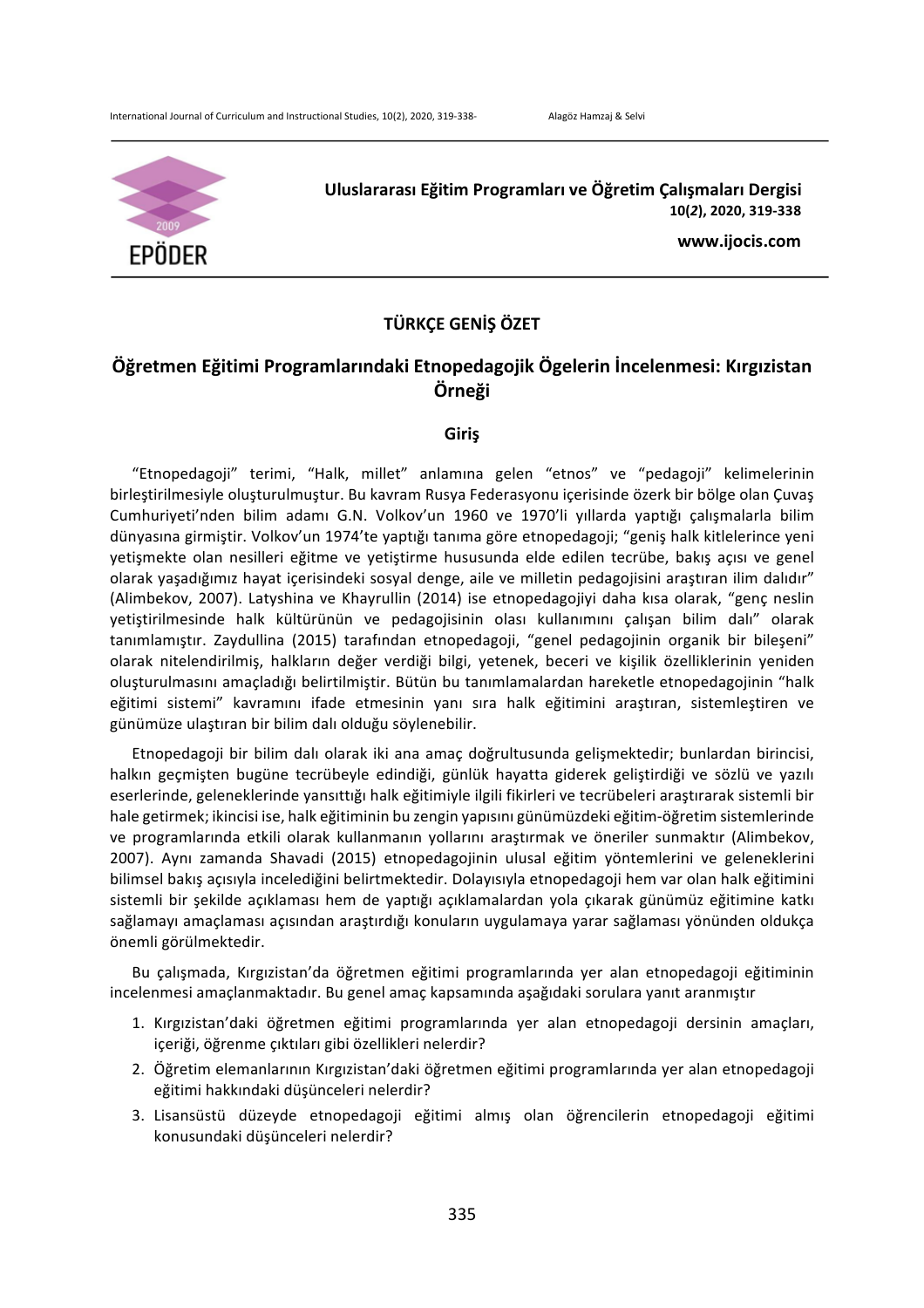#### **Yöntem**

Bu çalışmada, araştırmanın amacı doğrultusunda temel nitel araştırma deseni kullanılmıştır. Araştırmada görüşme yoluyla toplanan veriler için katılımcıların belirlenmesinde uygun örnekleme ve kartopu örnekleme yöntemleri kullanılmıştır. Bişkek'te bu konuda çalışan ve görüşme yapılması önerilen dört öğretim elemanına ulaşılmış, bu kişilerden üçü ile görüşme gerçekleştirilmiştir. Lisansüstü öğrencilerle gerçekleştirilen görüşmeler Kırgızistan-Türkiye Manas Üniversitesi'nde gerçekleştirilmiştir. Geçmiş yıllarda etnopedagoji dersine katılmış toplam beş lisansüstü öğrenciye ulaşılmış ve görüşmeler gerçekleştirilmiştir. Veri toplanan dönemde lisans programına kayıtlı öğretmen adayları henüz etnopedagoji dersini almamış olmaları nedeniyle görüşmeler öğretmenlik yapmış/yapmakta olan lisansüstü öğrencilerle gerçekleştirilmiştir. Böylece mesleki deneyimlerinden görüşmelerde yararlanılması ve araştırma amacı açısından daha derin verilerin toplanması amaçlanmıştır. Alanyazın incelemesi sonucunda ulaşılan bilgilerden de yararlanılarak öğretim elemanlarına ve lisansüstü öğrencilere yönelik iki ayrı yarı-yapılandırılmış görüşme formu oluşturulmuştur. Oluşturulan formlar yapı, dil, anlatım ve konunun kapsamı açısından uzman görüşleri alınarak düzenlemiştir. Dokuman incelemesi ve görüşmeler yoluyla elde edilen veriler nitel veri analizi tekniklerinden içerik analizi ile analiz edilmiştir.

## **Bulgular**

Araştırma bulgularına bağlı olarak ulaşılan önemli sonuçlardan bazıları aşağıda sunulmaktadır:

- Öğretim elemanlarına göre öğretmen eğitimi programlarında etnopedagoji eğitimi hem ülkedeki milli kültür hem de öğretmen yetiştirme açısından önemlidir.
- Öğretim elemanlarına göre öğretmen adaylarına verilen etnopedagoji eğitimi yeni kuşakların yetiştirilmesi ile ülkenin kültürel özellikleri ve değerleri açısından önemli amaçlara ulaşılmaya çalışılmaktadır.
- Öğretmen eğitimi programlarında etnopedagoji eğitimine gereksinim duyulmasının en önemli gerekçeleri öğretim elemanlarına göre Kırgızistan'ın toplumsal yapısı ve Sovyetler Birliği döneminin Kırgızistan üzerindeki etkileridir.
- Kırgızistan'ın çok uluslu bir devlet olması, ülkede çok sayıda yabancının barınması ve Sovyetler Birliği döneminde Rus kültüründen oldukça etkilenmesi, etnopedagojinin ve etnopedagoji eğitiminin ortaya çıkmasına neden olmuştur.
- Bologna sürecinin etkisiyle öğretmen eğitimi programlarında etnopedagoji eğitiminin verildiği derslerin sayılarında büyük oranda azalma olmuştur.
- Öğretim elemanlarına göre Bologna süreci, modern eğitim anlayışı ve eğitim kitap ve materyallerinin halka özgün nitelikte olmaması, öğretmen eğitimi programlarında etnopedagoji eğitimi sırasında sorunlara yol açmaktadır.
- Ders kapsamındaki sorumlulukları yerine getirerek lisansüstü öğrenciler derse aktif bir şekilde katılmakta ve ders sonunda bilimsel bir çalışma ortaya koymaktadır.
- Lisansüstü öğrenciler dersi aktif, felsefi, ciddi, sasırtıcı, heyecan verici ve ilginc olarak nitelendirmişlerdir. Ders hakkında lisansüstü öğrencilerden herhangi bir olumsuz yorum yapılmamıştır.
- Etnopedagoji dersi lisansüstü öğrencilere öğretmenlik açısından birtakım yeterlikler kazandırmıştır ve dolayısıyla mesleki gelişim açısından öğrencilere katkıda bulunmuştur.
- Lisansüstü öğrenciler etnopedagoji dersi kapsamında daha fazla uygulamaya dönük etkinlikler düzenlenmesi ve gerçek hayattaki tecrübelerden yararlanılmasını istemektedir.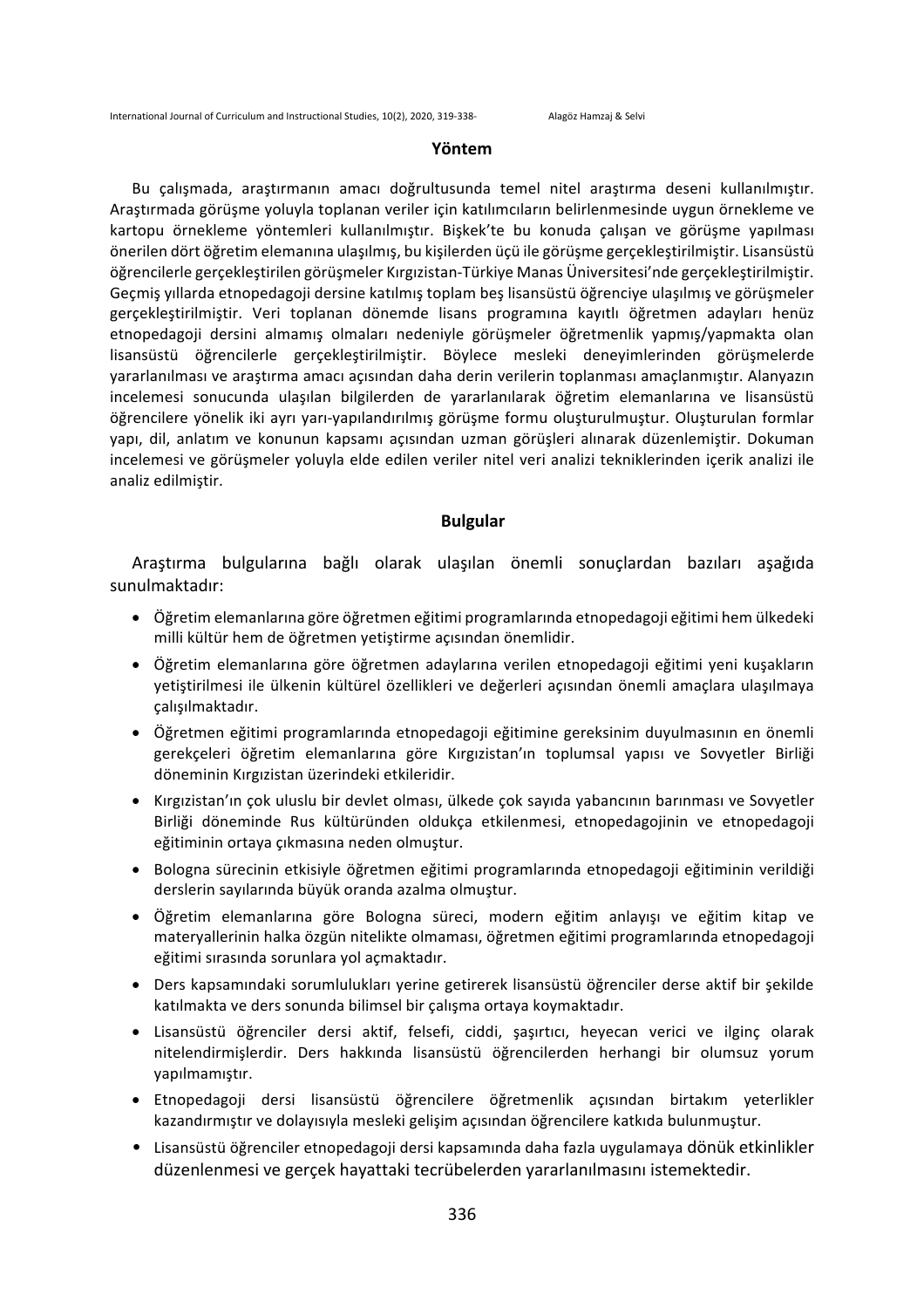## **Tartışma, Sonuç ve Öneriler**

Bu çalışma, etnopedagoji ve özellikle öğretmenlerin etnopedagoji açısından yetiştirilmeleri konularında birçok çalışmanın yapıldığı Kırgızistan'da gerçekleştirilmiştir. Kırgızistan'ın bu konudaki tecrübesinden yararlanılarak hem genel olarak etnopedagoji hem de öğretmen eğitiminde etnopedagoji konularını içeren Türkiye'de de benzer çalışmaların önünün açılması amaçlanmıştır.

Arastırma amacı doğrultusunda ortaya cıkan bulgular tartışıldığında en önemli sonucun öğretim elemanları ve öğretmen adaylarının etnopedagojiye oldukça önem veriyor olması ve etnopedagojinin fikirlerini benimsemeleri olarak gösterilebilir. Öğretim elemanları ve öğretmen adaylarıyla yapılan görüşmeler sonucunda oldukça açık bulgular ve somut öneriler ortaya çıkmıştır. Özellikle öğretmenlerin etnopedagoji bilgisine sahip olmalarının ülke açısından büyük öneme sahip olduğu görüşü oldukça önemlidir. Bu doğrultuda öğretmen eğitimi programlarında etnopedagojinin de önemi giderek artmaktadır.

Araştırma kapsamında incelenen etnopedagoji dersinin amaç, içerik, öğrenme çıktıları gibi ögeler dikkate alındığında, bu dersin öğretmen adaylarına kendi milli kimliklerini öğrenmelerini ve tanımalarını, eğitim tarihine etnopedagojik bir yaklaşımla bakmalarını ve bu doğrultuda öğretmenlik mesleki yeterliklerine olumlu etkiler sağlaması açıdan oldukça önemli olduğu görülmektedir. Bu bilgi yeterliklerin kazandırılması için böyle bir dersin öğretmen eğitimi programlarına dahil edilmesi, etnopedagojinin amaçladığı mili değerlerin gelecek nesle aktarılması ve korunmasının sağlanması açısından son derece önemli bir adım olarak görülebilir.

Etnopedagoji ve öğretmen yetiştirmedeki rolü konusunun Türkiye'de ortaya çıkarılması için öncelikle, öğretmen yetiştiren eğitimcilerin etnopedagoji biliminin amacı, işlevi, kaynakları, etkileri vb. açıdan tartışmalar yapmaları gerekmektedir. Öğretmen yetiştiren eğitimcilerin etnopedagoji ile ilgili farkındalık kazanmaları ve bu farkındalıklarını öğretmen eğitiminde işe koşmaları, etnopedagojinin eğitimde uygulanmasını kolaylaştıracaktır. Bu konudaki bilimsel çalışmalar artırılarak etnopedagojinin de bir bilim olarak gelişimine katkı sağlanmalıdır.

Bu konuda Türkiye ve diğer batı ülkelerinde farkındalık olusturulabilmesi için farklı dillerdeki yayınların çoğalması oldukça önemlidir. Özellikle Türkiye gibi uzun, derin ve zengin bir geçmişe sahip ülkenin bu tecrübelerinden eğitim için yararlanmasının büyük bir şans olacağı düşünülmektedir. Bunun gerçekleştirilebilmesi için öncelikle etnopedagoji çalışmalarının Türkiye'de yaygınlaşması gerekmektedir. Bu çalışmanın, etnopedagoji konusuna dikkat çekmek, etnopedagojinin tanınmasını sağlamak ve öğretmen eğitimine dâhil etmek, ileriki araştırmalara katkı sağlamak açılarından Türkiye'deki alanyazına katkı sağlaması ümit edilmektedir.